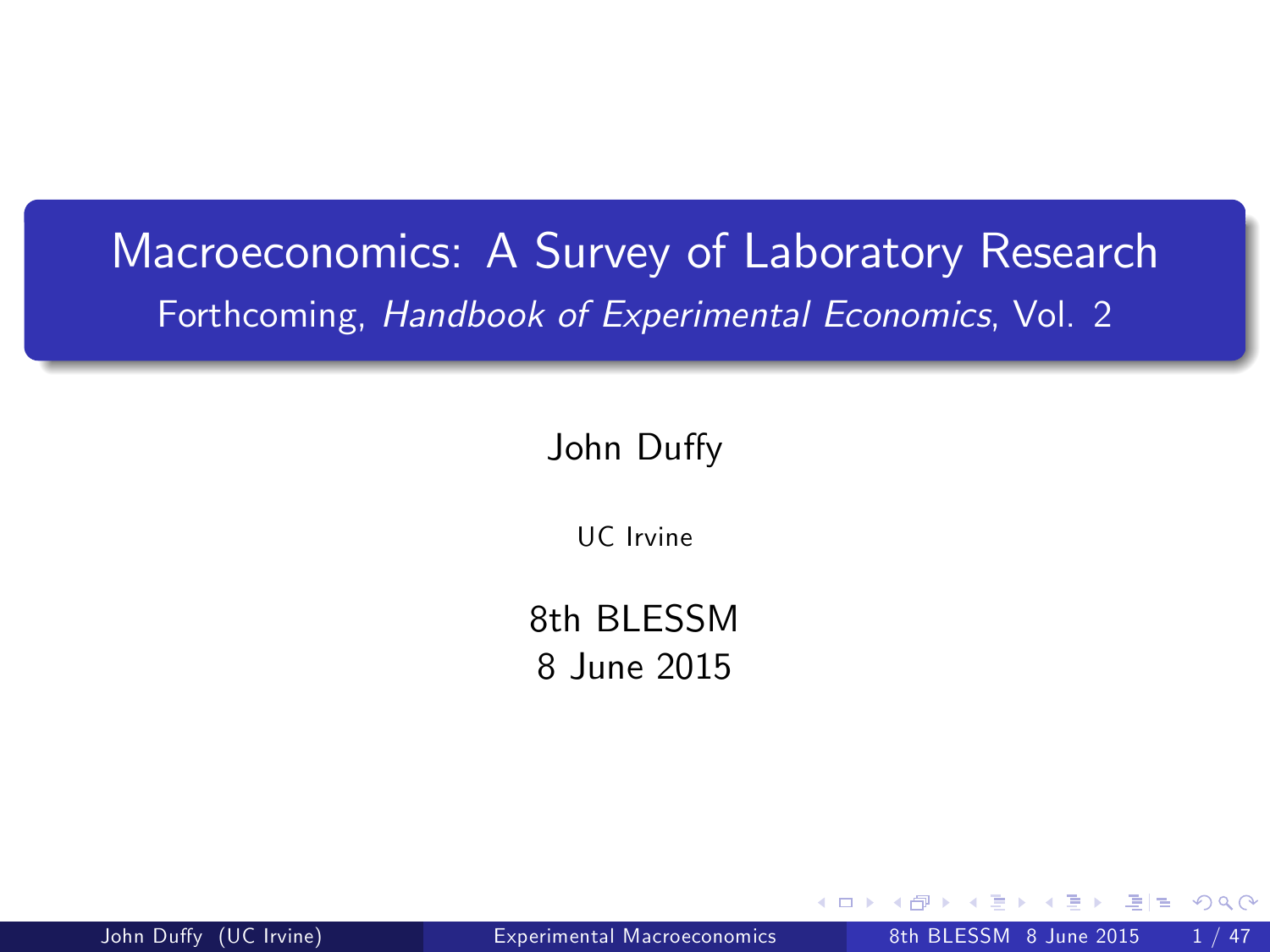## How to Characterize Experimental Macroeconomics?

- A large number of subjects? No. Most modern macroeconomic models presume a representative agent and do not address aggregation issues. Approximately competitive outcomes can be achieved with small numbers of subjects (e.g., Duffy et al. 2011).
- In practice, experimental macroeconomics is not distinct from microeconomic laboratory experiments, there is just a different focus or interpretation.
- A macroeconomic experiment as one that examines the predictions of a macroeconomic model or its assumptions or is framed in the language of macroeconomics.
- Novel macroeconomic experimental methodological innovations: implementation of infinite horizons and discounting, overlapping generations, the representative agent assumption, analysis of the convergence of time series, learning-to-forecast versus learning-to-optimize.

 $E = \Omega$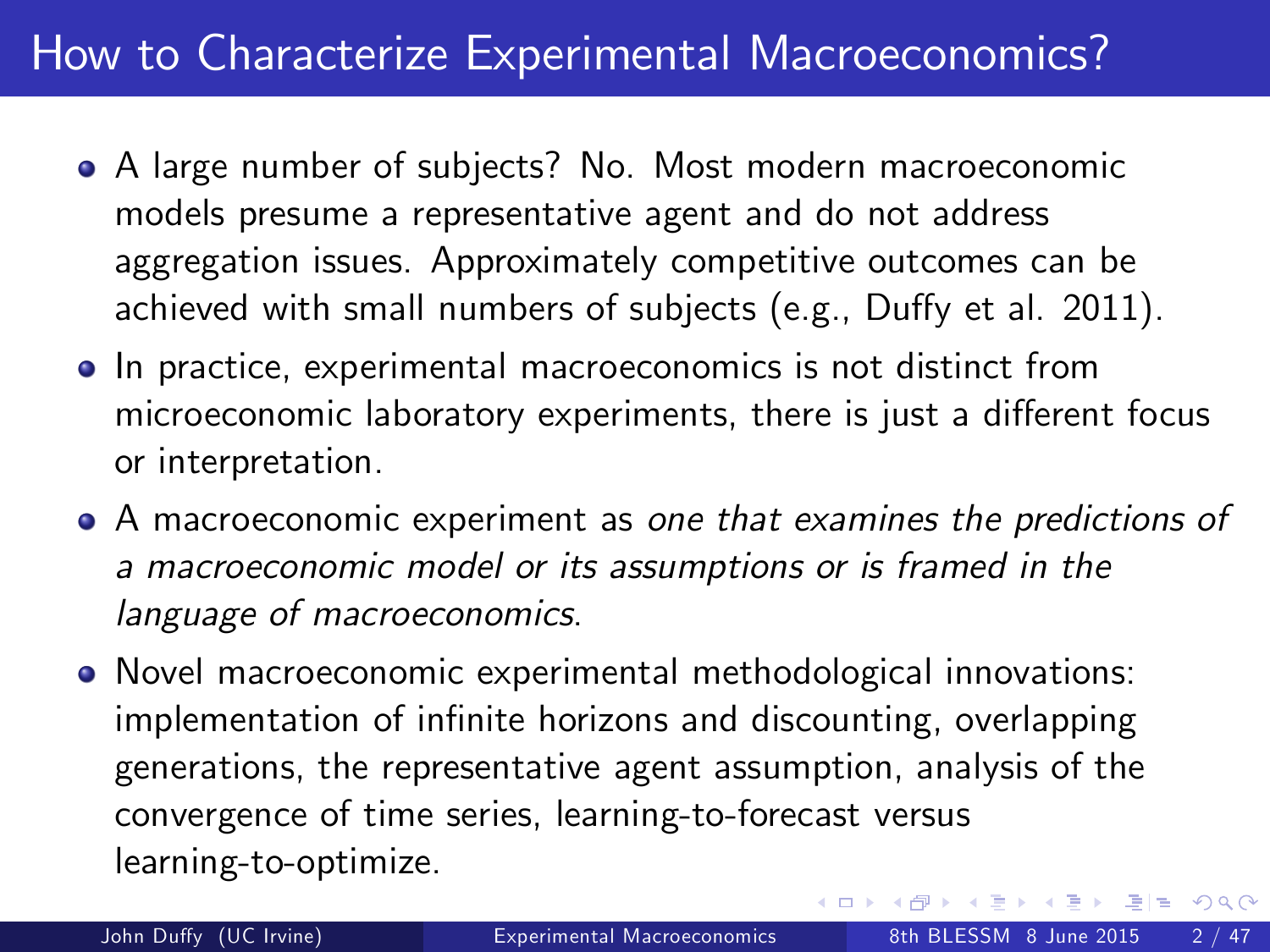- Relevant field data not available.
- Causal inference is difficult outside of the laboratory due to endogenity problems.
- In environments with multiple equilibria, equilibrium selection is ultimately an empirical question -Lucas (1986).
- Want to understand the role of various institutions/policies but real-world/field experiments are not possible/ethical.
- Want to check the robustness of model predictions to play by subjects who may be boundedly rational, are non-risk neutral expected utility maximizers, have other-regarding payoff concerns, etc.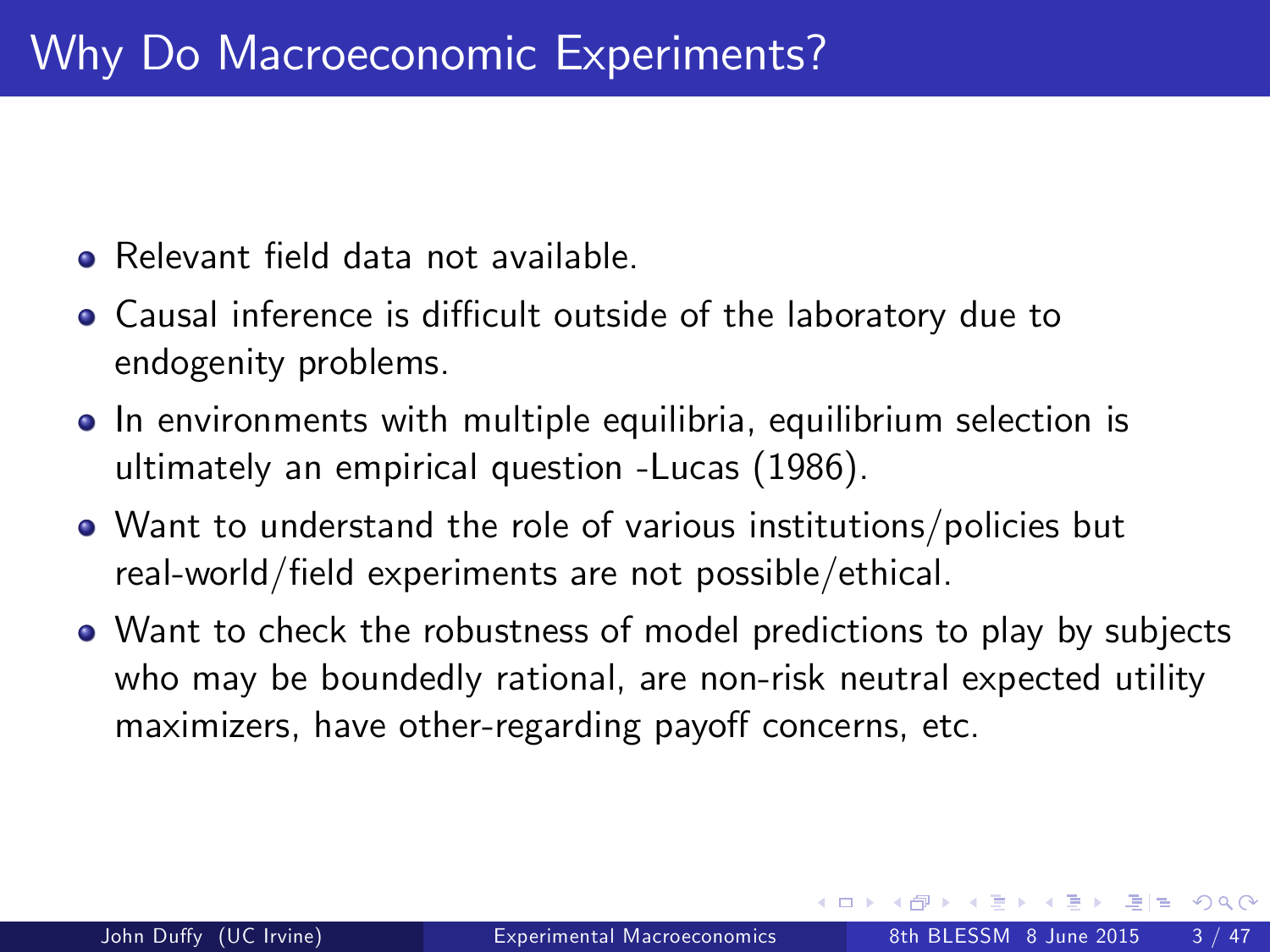- **4** Microfoundations
- **2** Coordination Problems
- **3** Field Topics
- **4** Macroeconomic Policy
	- **Parts of this chapter update Handbook of Experimental Economics** chapters on "Coordination Problems" (Ochs), "Asset Markets" (Sunder) and "Individual Decision Making" (Camerer), though here the focus is on models primarily of interest to macroeconomists.
	- The chapter draws on earlier surveys of macroeconomic experiments by Duffy (1998, 2008) and Ricciuti (2008).

通信 めなめ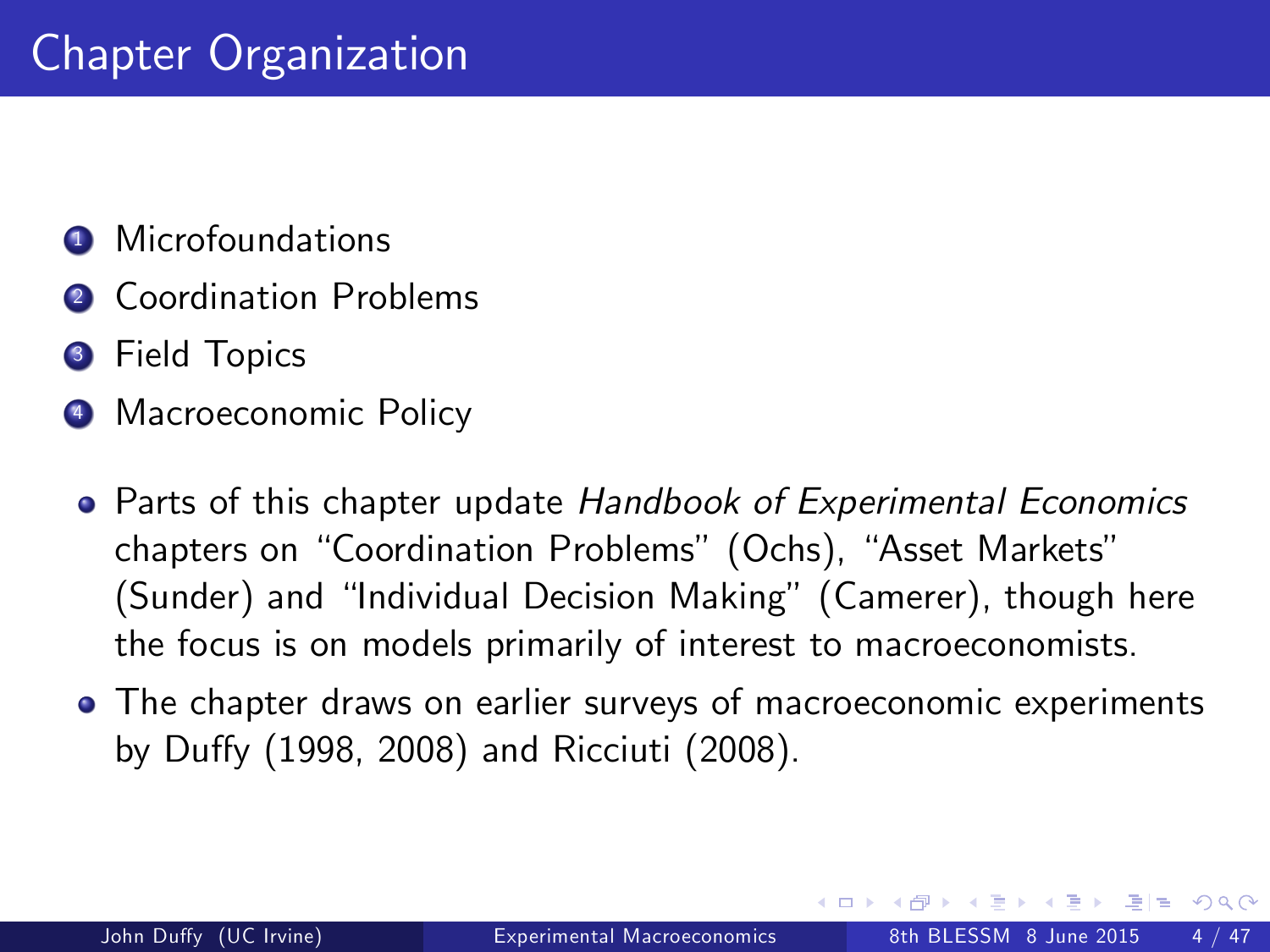Modern macroeconomic models have explicit microfoundations. These can be tested in the laboratory:

- $\bullet$  Intertemporal optimization (consumption/savings decisions): Is consumption smoothing observed? Is there a precautionary savings motive?
- **2** Time (in)consistency of intertemporal decisions: exponential vs. hyperbolic discounters or neither?
- <sup>3</sup> Expectation formation: rational (eductive), adaptive or neither?

通信 めなめ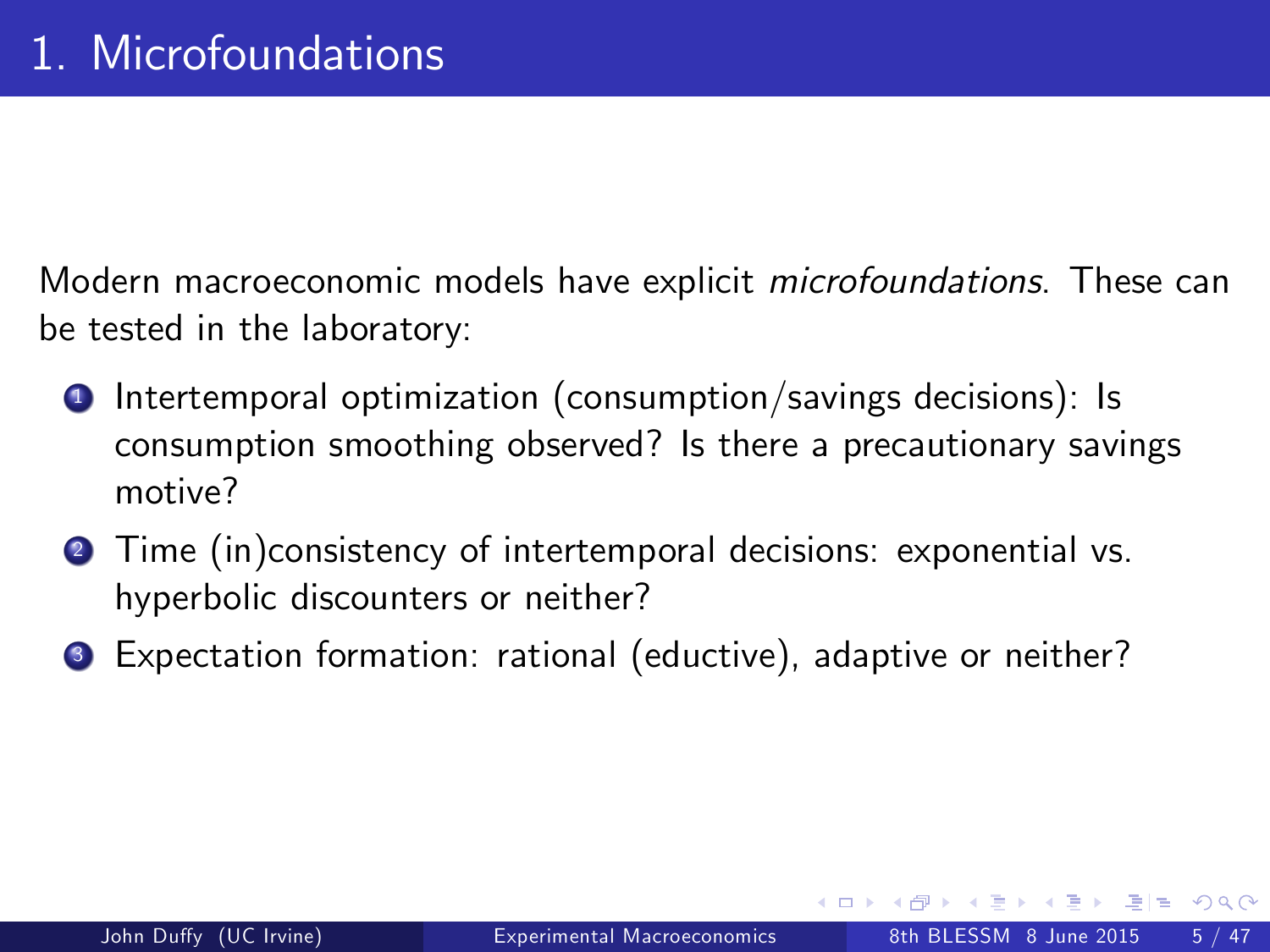# What about aggregation?

Despite the Sonnenshein-Debreu-Mantel result-that the system of excess demand functions characterizing an economy with many agents need not correspond to the demands of any individuals in that economy-macroeconomists frequently impose the Representative Agent (RA) assumption (Fisher 1997). Given this state of affairs, macro-experimentalists have pursued several approaches:

- Take the RA assumption seriously and conduct individual decision-making experiments, e.g., on intertemporal decision-making.
- The RA assumption implies that there are no coordination problems and no trade. Those assumptions can be tested in the laboratory.
- Introduce an aggregation mechanism, e.g., double auction or call markets to obtain market-clearing prices and quantities.
- <span id="page-5-0"></span>Some macro models (e.g. search-theoretic or overlapping generations) do have heterogeneous player types and aggregation mechanisms that are testable in the lab.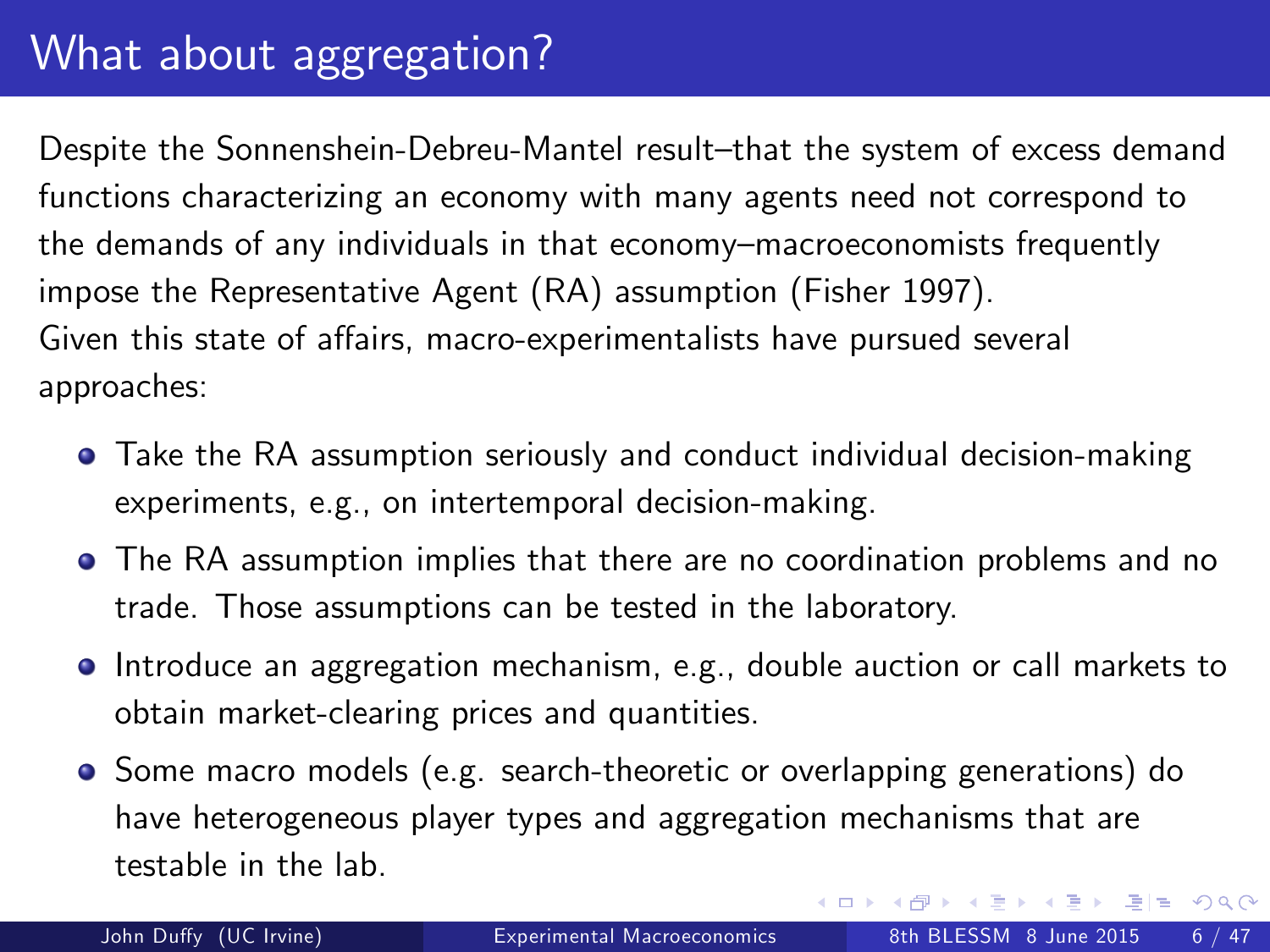#### Intertemporal Optimization: Issues and Methods

Can individuals solve a stochastic, dynamic intertemporal optimization problem?

$$
\max_{c_t} E_t \sum_{t=0}^T \delta^t u(c_t)
$$

subject to:

<span id="page-6-0"></span>
$$
c_t + x_t \leq \omega_t
$$

where  $c_t$  is time t consumption,  $u(\cdot)$  is a concave utility function,  $\delta$  is the period discount factor,  $x_t$  represents time  $t$  savings and  $\omega_t$  is the household's wealth.

Methodologically, laboratory studies have typically:

- used both finite and indefinite  $T = \infty$  horizons.
- have induced preferences or allowed home-grown preferences.
- $\bullet$  have used exogenous rates of return on savings, R.
- have wealth evolve according to  $\omega_{t+1} = R(\omega_t c_t) + y_{t+1}$ , with y being a stochastic income process (or set [to](#page-5-0) [zer](#page-7-0)[o](#page-5-0)[\).](#page-6-0)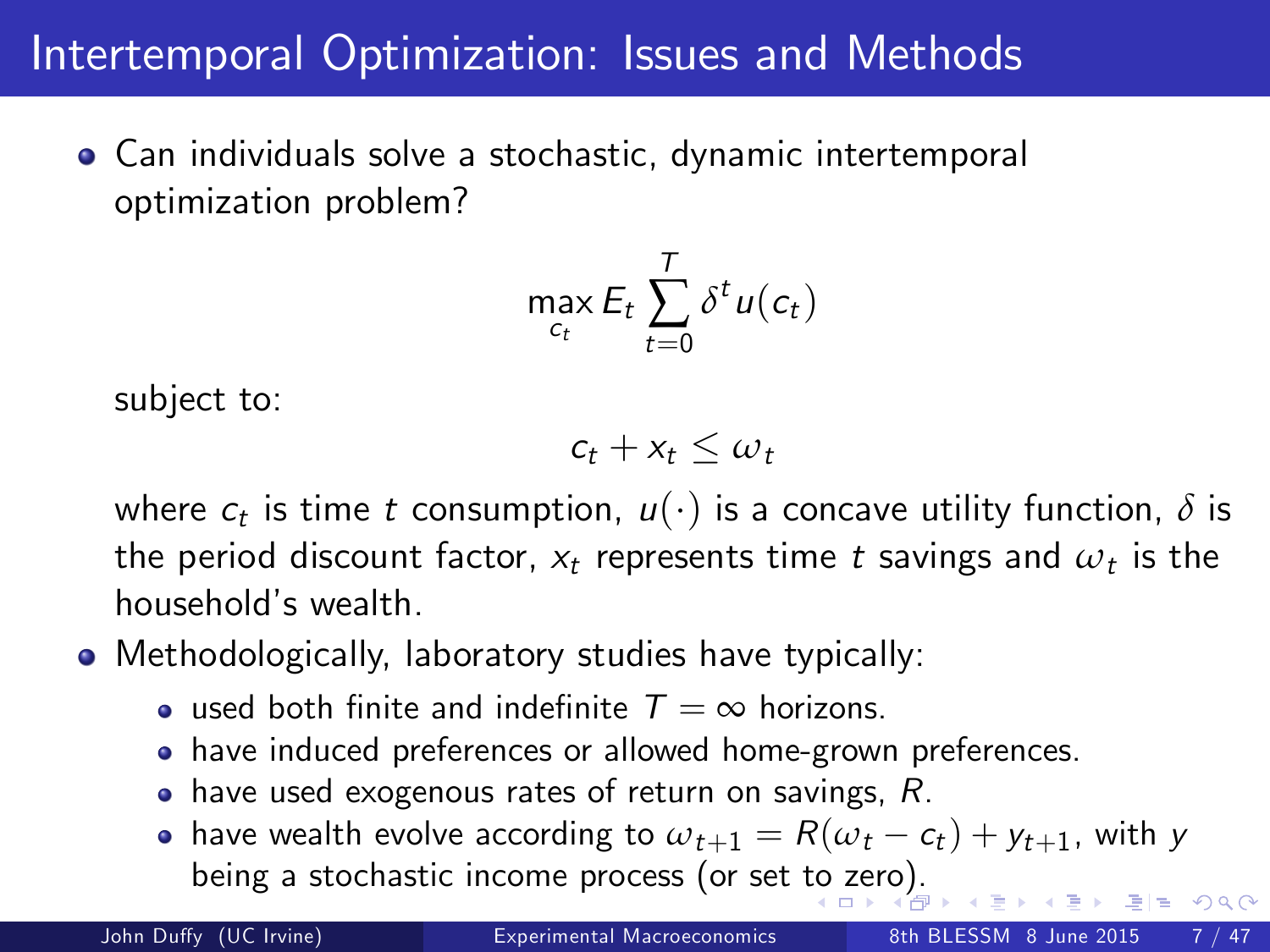# Intertemporal Optimization: Main Findings

- <span id="page-7-1"></span>Under-saving relative to the (conditionally) optimal path. Consumption "binge-ing" [More](#page-33-0)
- **•** Sensitivity of consumption to immediate past income. (Hey and Dardanoni (1988)).
- **•** Some improvement in the direction of the optimal consumption/savings plan with social (intergenerational) learning (Ballinger et al. 2003, Brown et al. 2009). But not peer-to-peer (Carbone and Duffy 2014).
- Trading an asset as an aid to smoothing consumption helps (Crockett and Duffy 2014).
- **Support for some comparative statics implications (Carbone and Hey (2004)). [More](#page-34-0)**
- Use of a double auction market to allocate capital outperforms the individual as social planner. (Lei and Noussair (2002)). [More](#page-35-0)
- Internal habit formation may induce agents to save more early and get them closer to the optimal path (Brown et al. (2009)).
- <span id="page-7-0"></span>Aversion to incurring debt to intertemporally smooth consumption (Meissner K ロ ▶ K @ ▶ K 할 ▶ K 할 ▶ [ 할 날 수 있어  $(2011)$ John Duffy (UC Irvine) **[Experimental Macroeconomics](#page-0-0)** 8th BLESSM 8 June 2015 8 / 47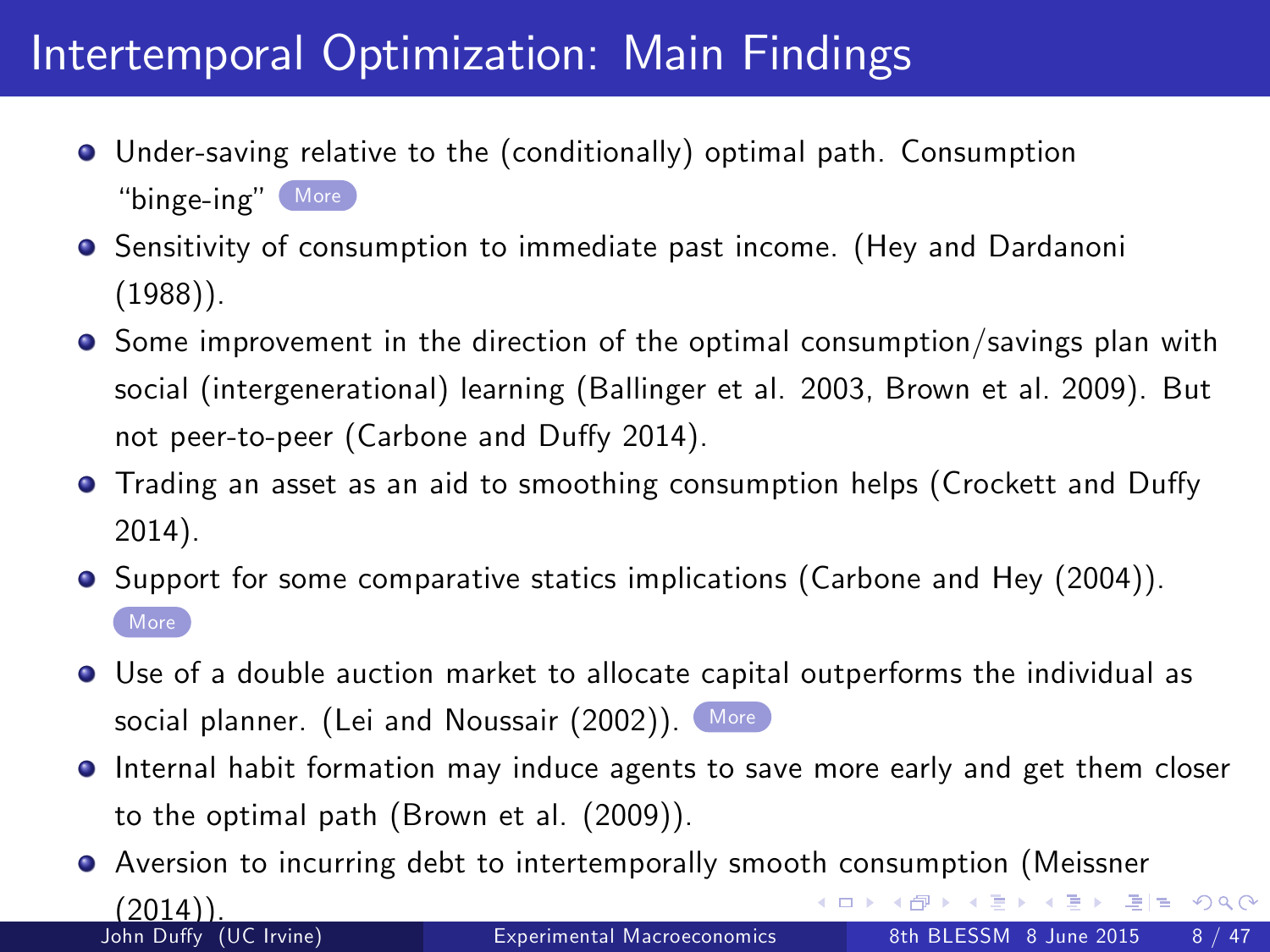# Discounting and Infinite Horizons: Methods

- $\bullet$  Most macroeconomic models assume infinite horizons. Bequest motives are assumed operative so individuals are viewed as part of a family dynasty.
- Exponential discounting is implemented by having a constant probability *δ* that a sequence of decision rounds continues with one more round (following Roth and Murnighan 1978). By contrast with game theory experiments, in macro-experiments the value of *δ* often matters for the value of predicted outcomes, e.g., the price of an asset depends on the value of *δ*.
- In practice, it is good to 1) have multiple indefinite sequences in a session (so as to properly induce discounting of payoffs) and 2) recruit subjects for enough time to allow the experiment to end naturally and 3) Use a transparent randomization device.

E B K E B E H S M G O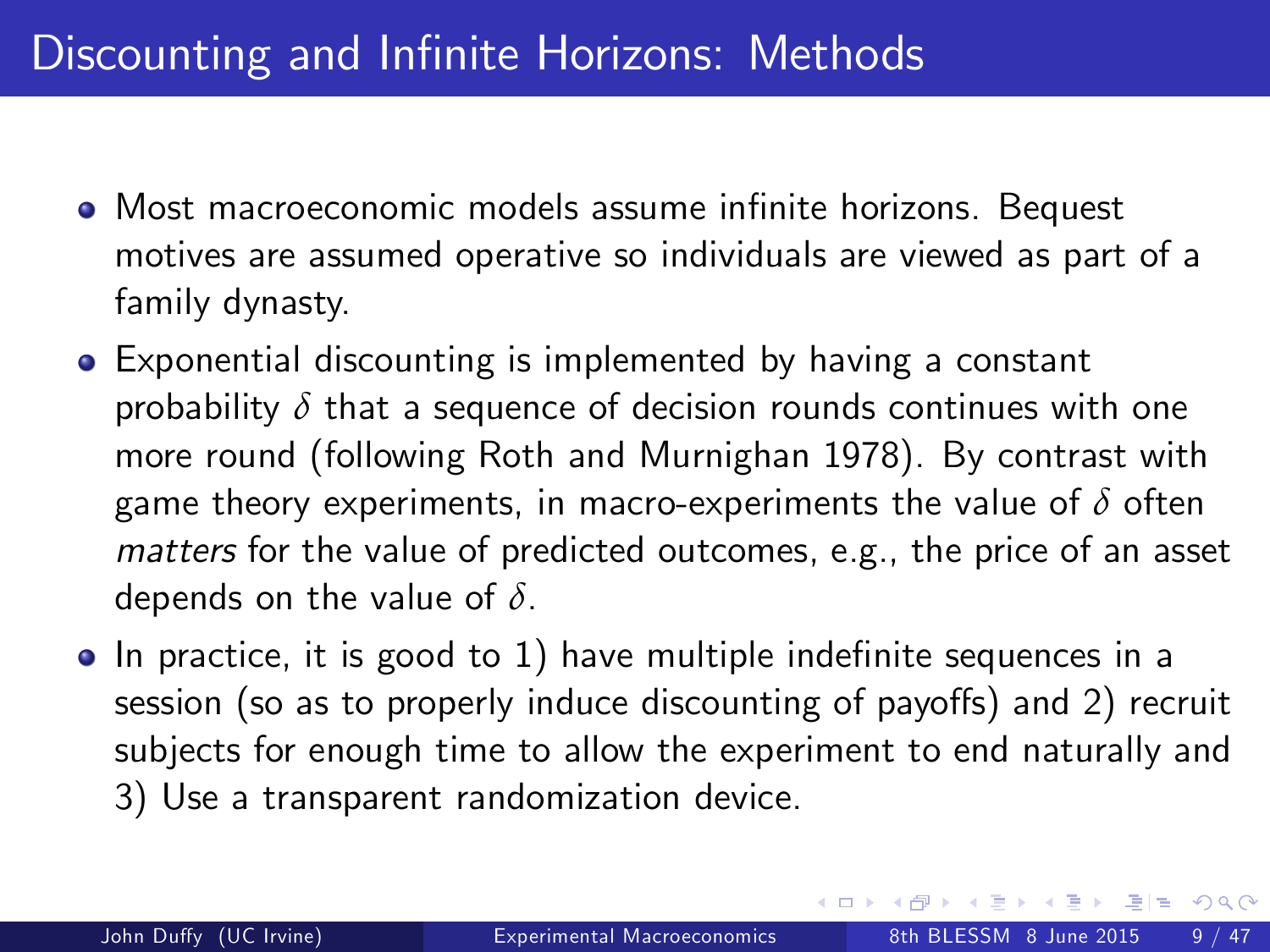# Discounting: Exponential Findings

- Elicitation of rates of time preference (discount rates) is achieved by asking subjects to choose between pairs of delayed monetary rewards, e.g., amount \$D in 2 days or  $D(1 + r)$ , in 2 + t days, where  $r > 0$  is fixed and t is incrementally increased,  $t = 1, 2, ...$  Any subject with a positive discount rate will eventually switch.
- The time  $t^\ast$  at which a subject permanently switches from the larger amount,  $D(1 + r)$  to the smaller amount, D, is used to solve for their discount factor  $\delta_i: \delta^{t^*}_i = 1/(1+r)$  (assumes linear utility from money). Similar to methods for eliciting risk aversion.
- No consistent estimates of discount rates across many studies (Frederick et al. (JEL 2002)).
- Time preferences cannot really be elicited apart from risk preferences (above we assumed risk-neutrality). See Anderson et al. (2008).

 $AB + AB + AB + AB + AB = 990$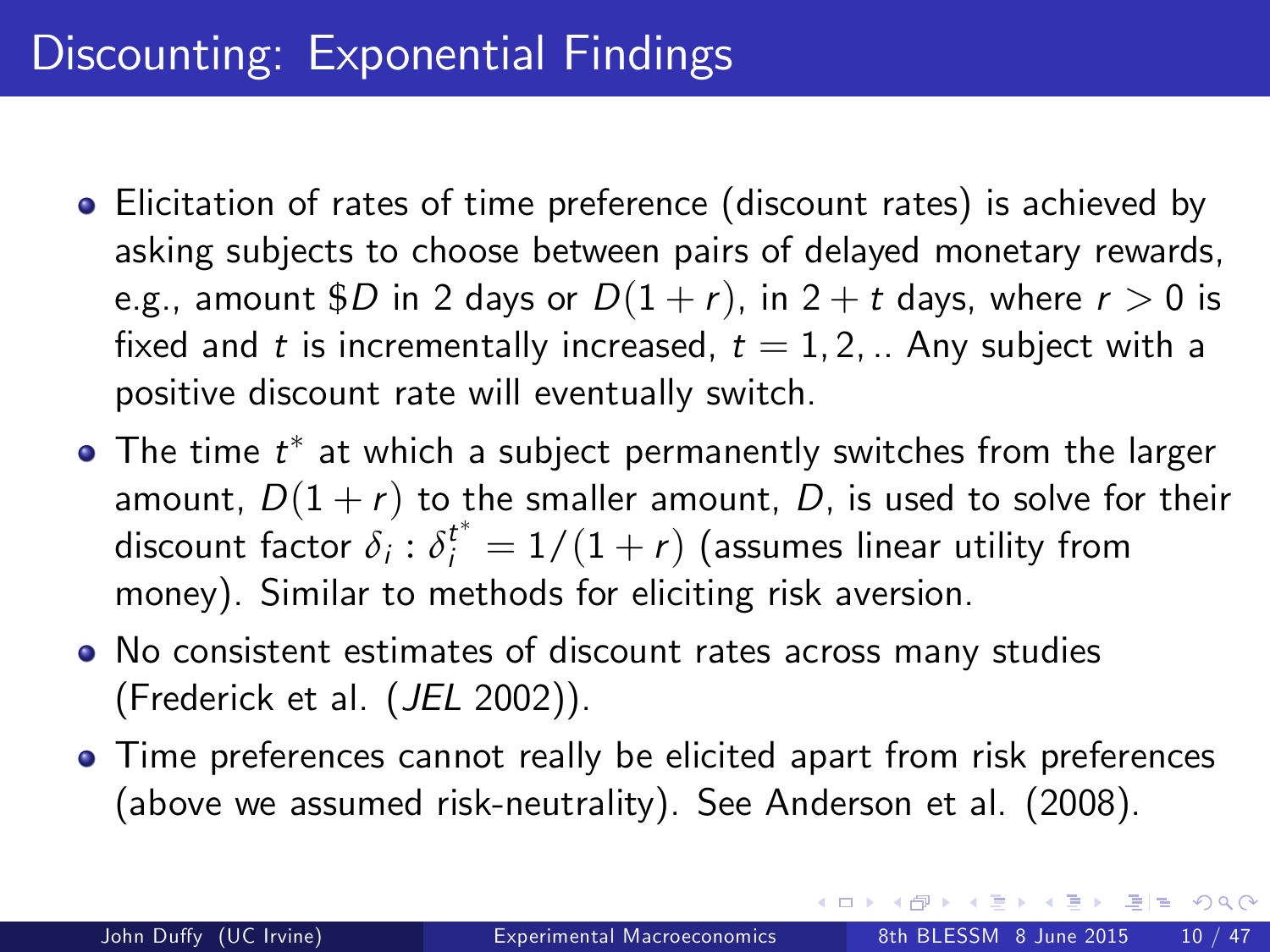# Discounting: Exponential of Hyperbolic?

Quasi-hyperbolic discounting: Representative agent maximizes

$$
u(c_t)+\beta\sum_{i=1}^T\delta^i u(c_{t+i}),
$$

where  $\beta \leq 1$  characterizes the agent's bias–for–the–present (exponential discounting has  $\beta = 1$ ).

Experimental evidence on this form of discounting is mixed but evidence for exponential discounting appears to be soundly rejected.

E.g. Benhabib et al. (2008) and Coller et al. (2006) find that a small fixed premium attached to immediate rewards, can reconcile much of the variation in discount rates between the present and the future and between different future rewards. This premium does not vary with the amount of future rewards (Benhabib et al.) and may simply reflect transaction/credibility costs associated with receiving delayed rewards (Coller et al.).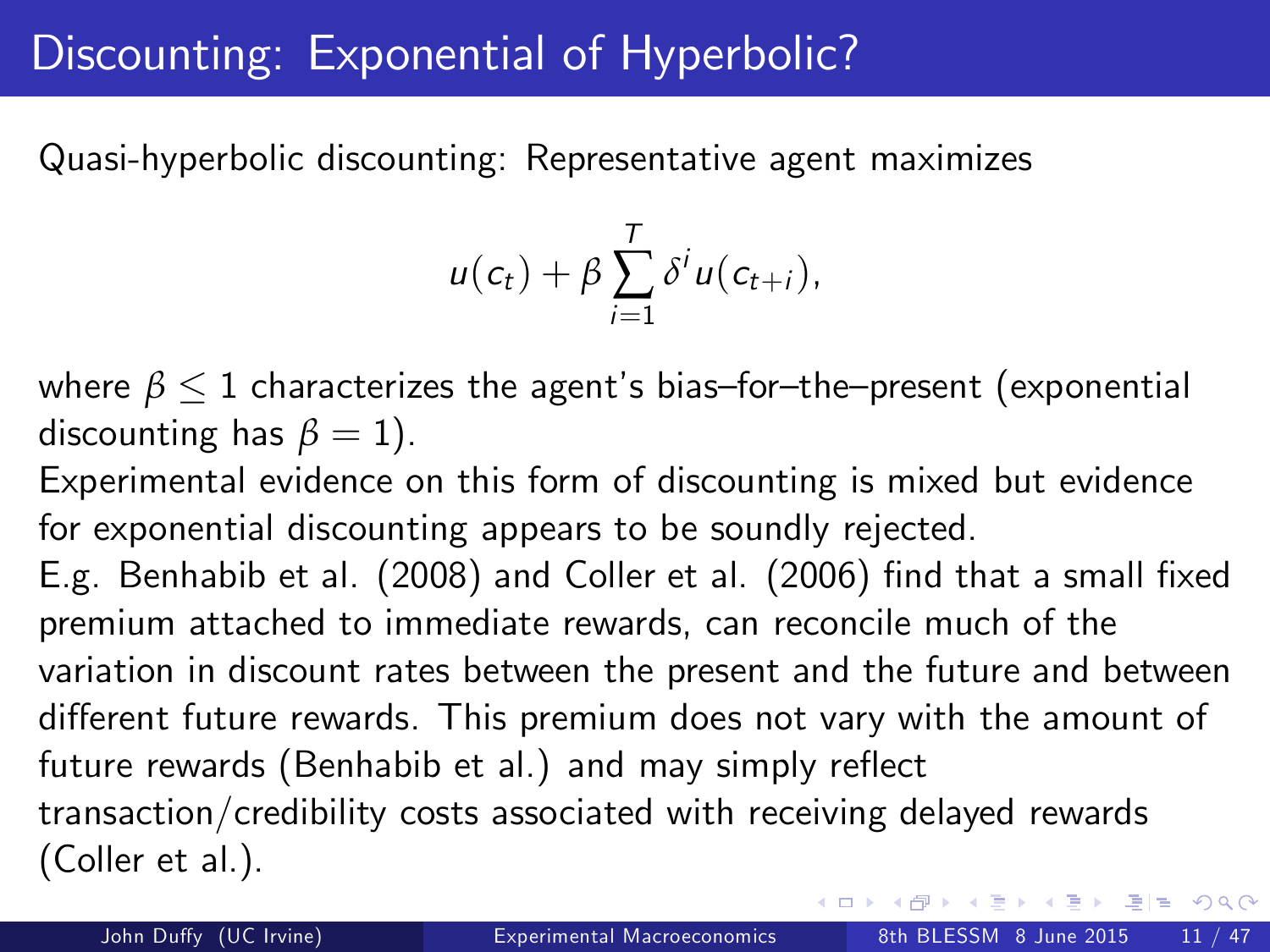- **In modern, self-referential macroeconomic models, expectations of future** endogenous variables  $x$ , play a critical role in the determination of current values of endogenous variables, e.g.,  $x_t = f(x_{t+1}^e)$ .
- Agents are assumed to have rational, (model-consistent) expectations.
- Early experiments asked whether expectations are rational in the sense that forecast errors are not systematic; researchers used exogenous data generating processes: Schmalensee (1976) or Dwyer et al. (1993). Later tests of rational expectations used data determined by the choices of subjects themselves: Williams (1987), Smith et al. (1988). Expectations are found to display systematic errors, inconsistent with REE.
- **If the environment is sufficiently stationary, REE can be learned if the error** feedback is negative (as in many commodity markets) but learning REE is less likely with positive feedback (as in many financial markets)– Heemeijer et al. (2009).

KED KARD KED KED EE YAA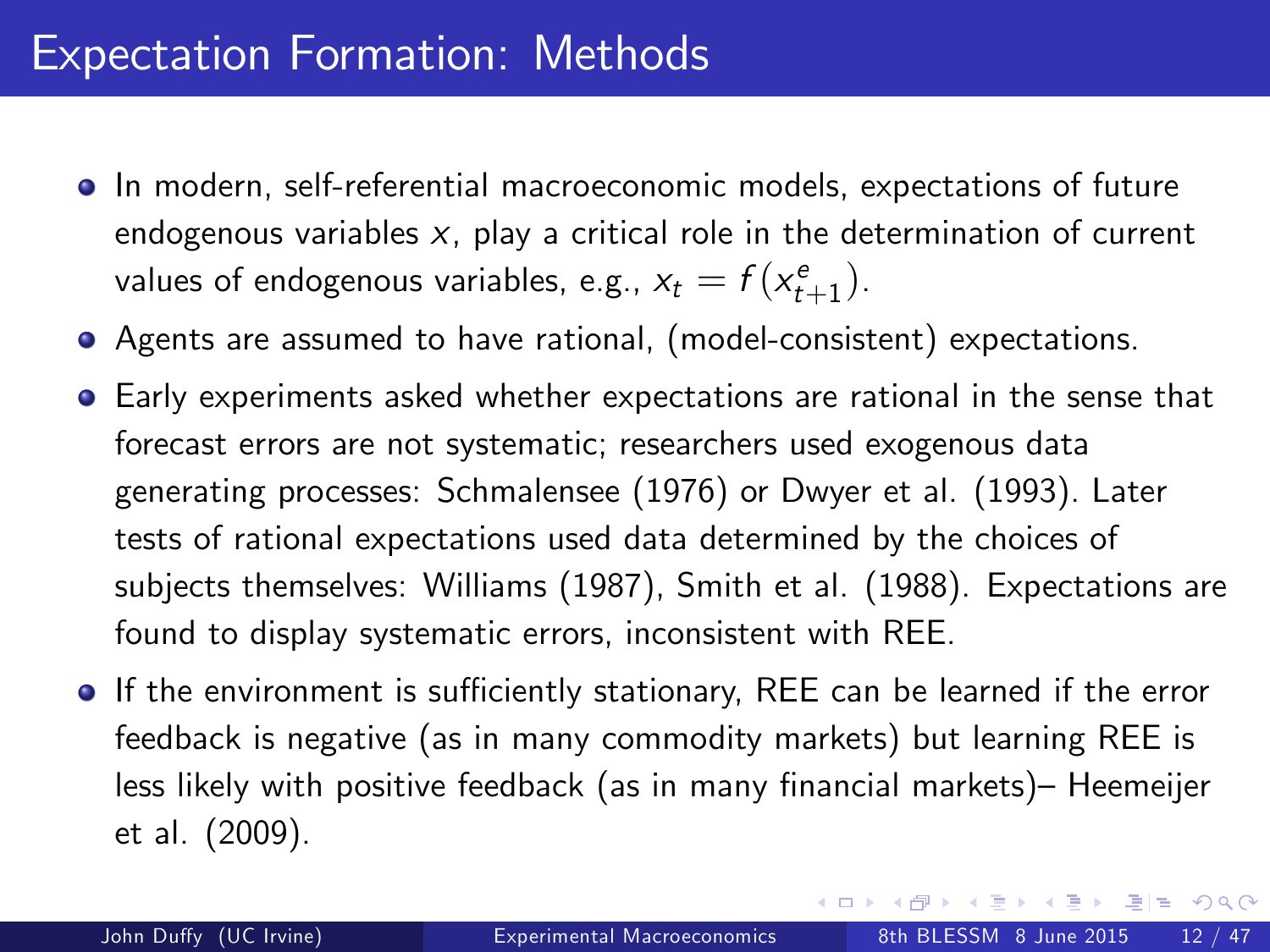#### Learning to Forecast vs. Learning to Optimize

- <span id="page-12-1"></span>• Marimon and Sunder (1993, 1994) pioneered a "learning-to-forecast" design where subjects only provide forecasts of expected future (date  $t + 1$ ) endogenous variables. These are entered into the macroeconomic model to determine subjects' optimal, date  $t$  choices. These choices together with market clearing conditions determine the realizations of the variables subjects were forecasting. Subjects are rewarded on the basis of forecast accuracy alone; the macroecomic model is a "black box."
- LtF used to study, e.g., how central banks may manage private sector expectations. In particular, does Taylor's principle, that the central bank adjust nominal interest rates more than proportionally to changes in inflation work to stabilize inflation expectations? Yes - see: Pfajfar and Zakelj (2013), Assenza et al. (2014)). [More](#page-36-0)
- <span id="page-12-0"></span>Bao et al. (2013) compare LtF and learning to optimize designs; LtF does better (but involves computer assistance!)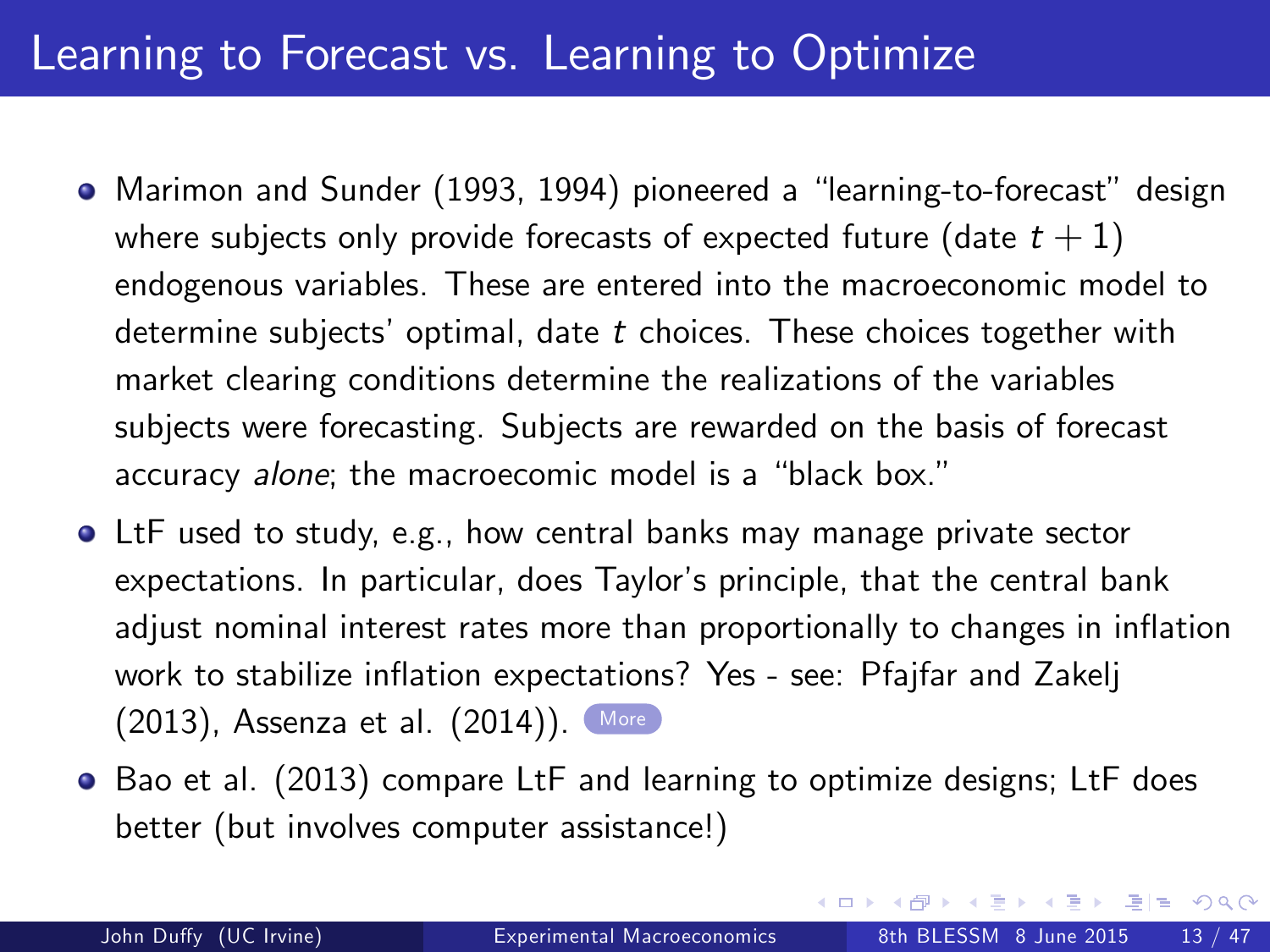## Boundedly Rational Expectation Formation

Some macroeconomists have replaced the rational expectations assumption with boundedly rational expectation formation processes that converge to rational expectations in the limit, following many repetitions:

- <sup>1</sup> Eductive learning: Guesnerie (1992). Agents know the model (DGP) and iteratively arrive at a solution (via introspection) by ruling out irrational choices based on common knowledge of rationality. Convergence should be instantaneous. Behavioral variant: Step-level or level- $k$  reasoning recognizes that agents are heterogeneous in their ability to reason their way toward a rational expectations equilibrium (as in the Nagel (1995) beauty contest experiment).
- 2 Adaptive learning: Sargent (1993, 1999) Evans and Honkapohja (2001). Agents do not know the model (DGP) and behave as though they were econometricians, coming up with (possibly miss-specified) forecast rules (perceived laws of motion) and using these to form expectations using the historical data record, and updating these expectations in real time as new data become available. Convergence should be slower than eductive.

Bao and Duffy (2014) provide experimental evidence for [bo](#page-12-0)t[h](#page-14-0) [ty](#page-12-0)[pe](#page-13-0)[s](#page-14-0) [of](#page-0-0) [le](#page-32-0)[a](#page-33-1)[rni](#page-0-0)[ng](#page-32-0)[.](#page-33-1)  $\frac{1}{2}$ 

<span id="page-13-0"></span>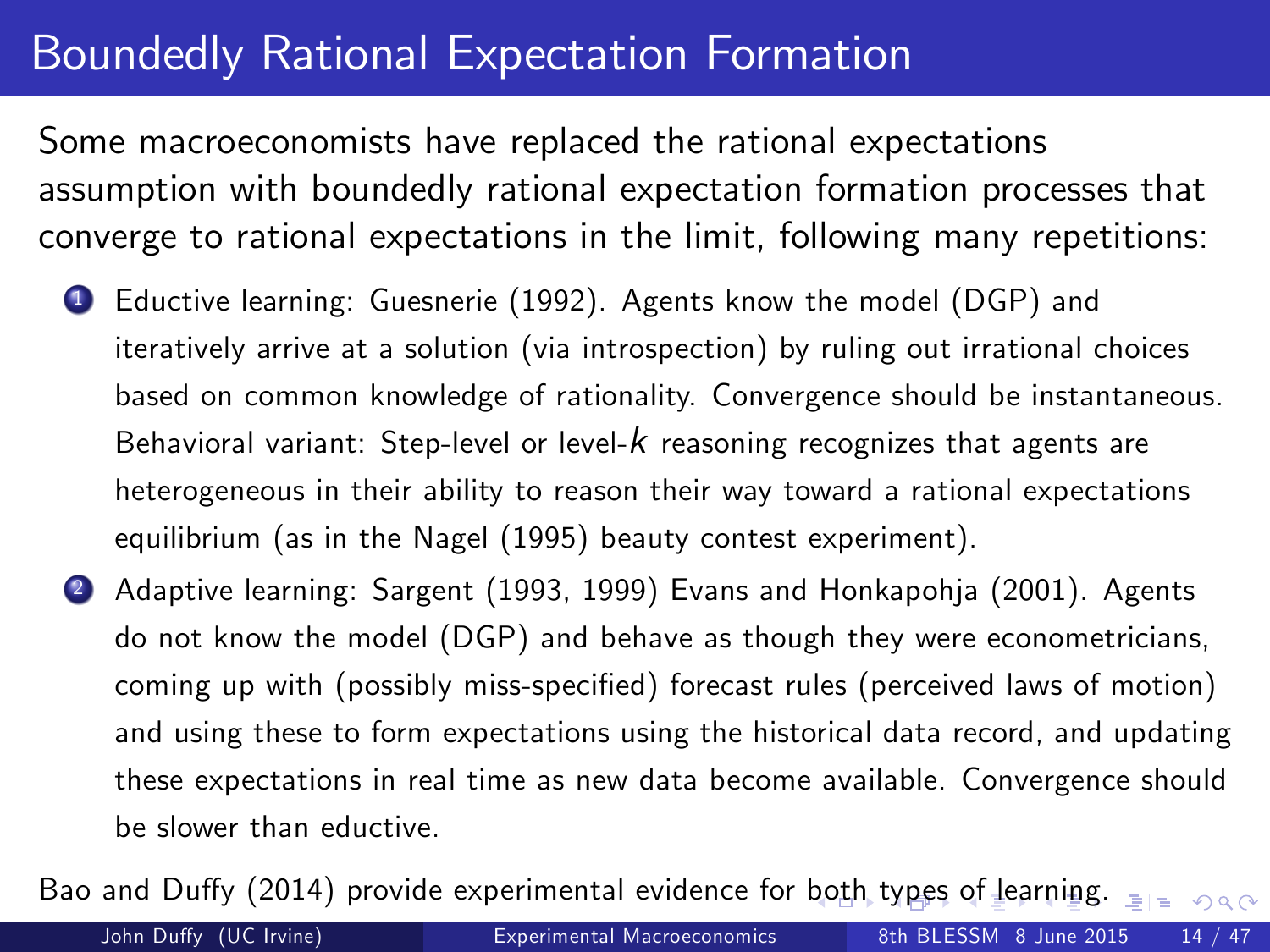## Boundedly Rational Expectation Formation: Findings

- <span id="page-14-1"></span>• Step-level analyses of behavior in the "beauty contest" game (e.g., Nagel (1995)) provides both evidence against rational expectations in the short-run and in favor of heuristic, step-level reasoning. [More](#page-37-0)
- Hommes et al. (2008, 2005) adopt a learning to forecast approach to study price formation in the Cobweb model. They vary the stability of the cobweb model under the assumption of naive expectations and find that subjects learn the rational expectations price level regardless of the stability condition, but there is higher than rational variance (excess volatility) as the model is made more unstable. [More](#page-38-0)
- Adam (2007) shows in the context of a New Keynesian model that subjects may coordinate on non-rational expectations, "restricted perceptions" equilibria which involve miss-specified forecast rules that are Muthian (model-consistent, no systematic errors) but not rational (wrong forecasting model).

<span id="page-14-0"></span>KED KARD KED KED EE YAA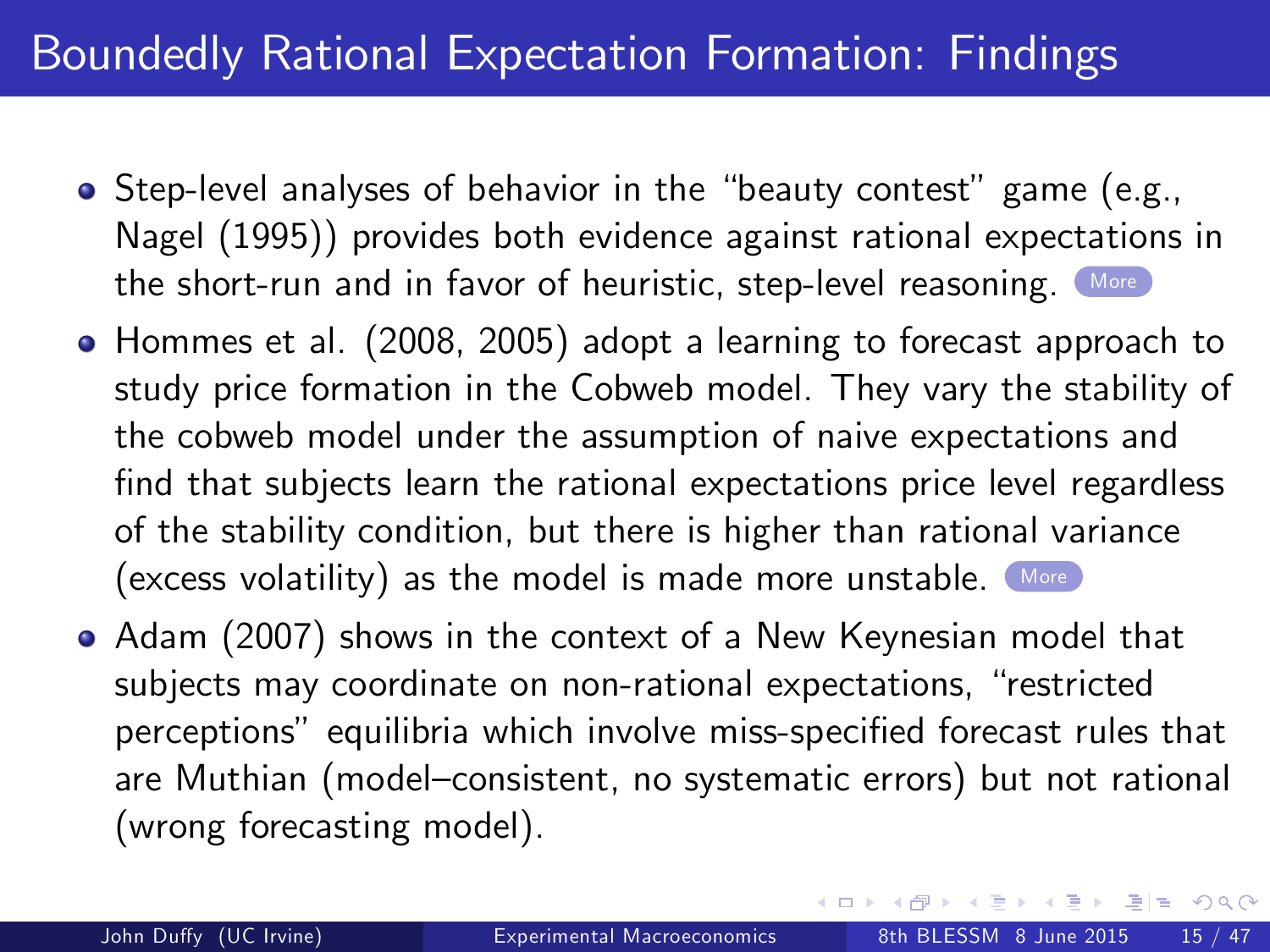Why are these of interest to macroeconomists?

- Fallacies of composition individual pursuit of self-interest may have adverse aggregate consequences.
- Representative agent assumption may mask considerable heterogeneity in behavior, which may itself present a coordination problem, e.g., if some individuals are rational and far-sighted while others are myopic, how to behave (e.g. ride a bubble or pop it?)
- Even with perfectly rational agents, macroeconomic models often give rise to multiple equilibria that theory cannot resolve. In such situations, Lucas (1986) famously proposed putting people in the lab and "seeing what they do."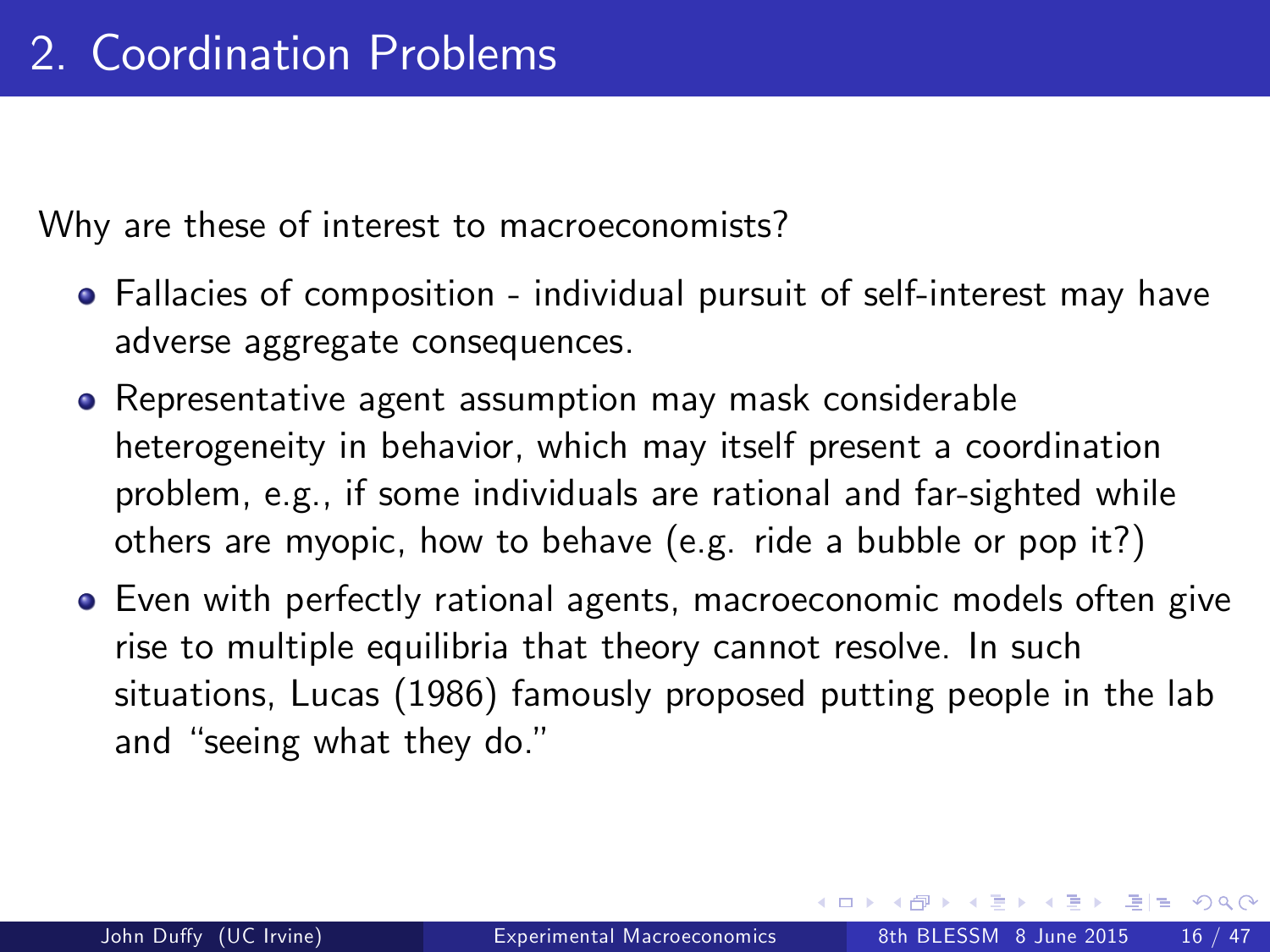- Poverty traps: Escape from an inefficient low growth to a high growth equilibrium?
- <sup>2</sup> Bank runs: Transition from a efficient equilibrium involving financial intermediation to an inefficient panic equilibrium?
- <sup>3</sup> Mechanisms for solving coordination problems: Nonfundamentals sunspots (a.k.a. animal spirits, self-fulfilling prophecies).
- <sup>4</sup> Mechanisms for solving coordination problems: Fundamentals the global game refinement.

通信 めなめ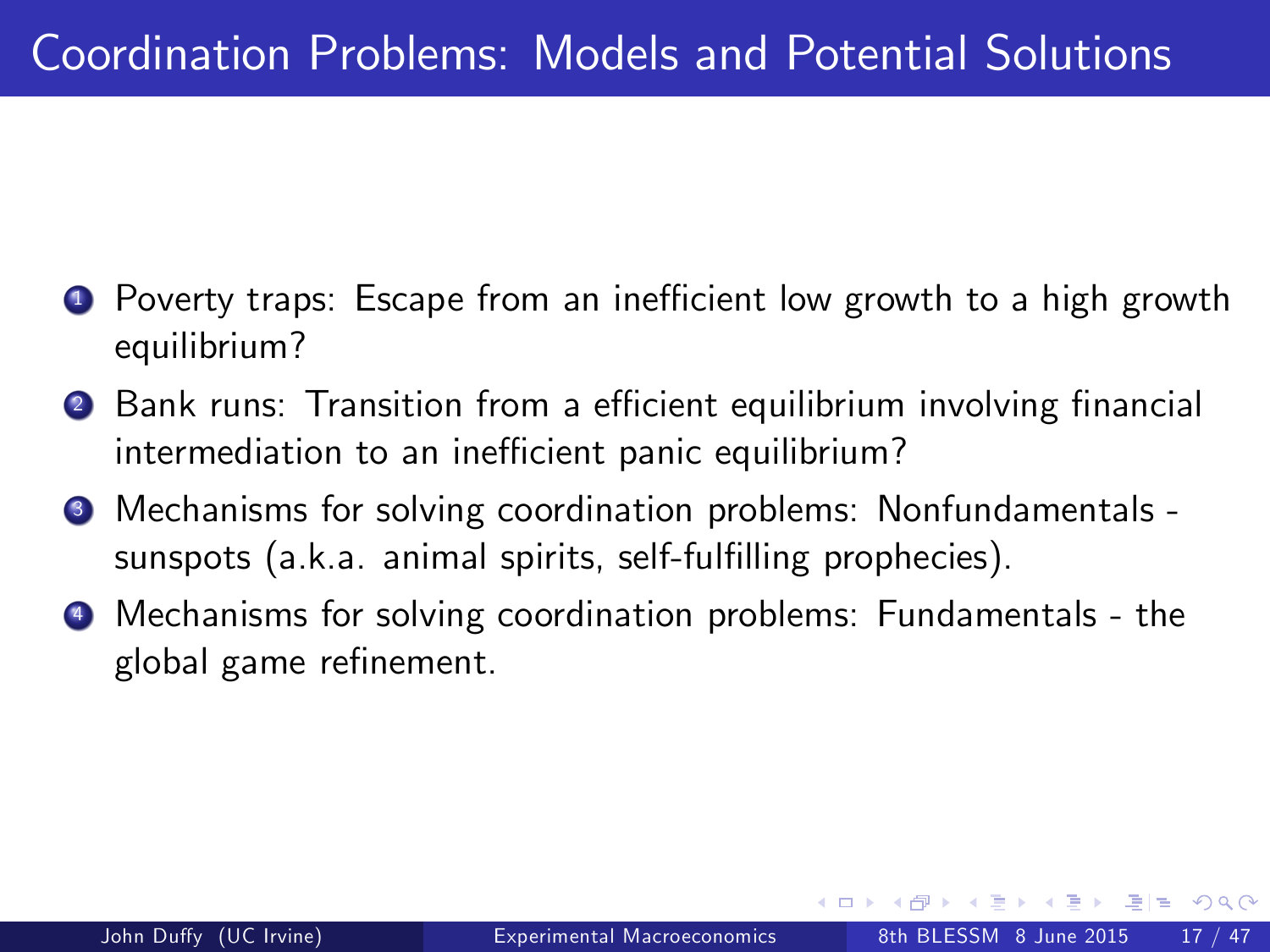# Poverty Traps

<span id="page-17-1"></span>Lei and Noussair (2003) add a non-convexity in production to the one-sector optimal growth model yielding two Pareto rankable stable, stationary levels for the capital stock (and output)  $k_l < k^\ast < k_h$ .



- Subjects start above or below  $k^\ast$  and in a decentralized setting or as social planners. They find that the poverty trap is the attractor in the decentralized setting while social planners coordinate on capital stocks near  $k^\ast$  or to the golden-rule level that maximally equates consumption in every period.
- Capra et al. start subjects below  $k^*$  and examine whether voting and/or communication aids in escape from poverty traps. [More](#page-39-0)

<span id="page-17-0"></span> $\Omega$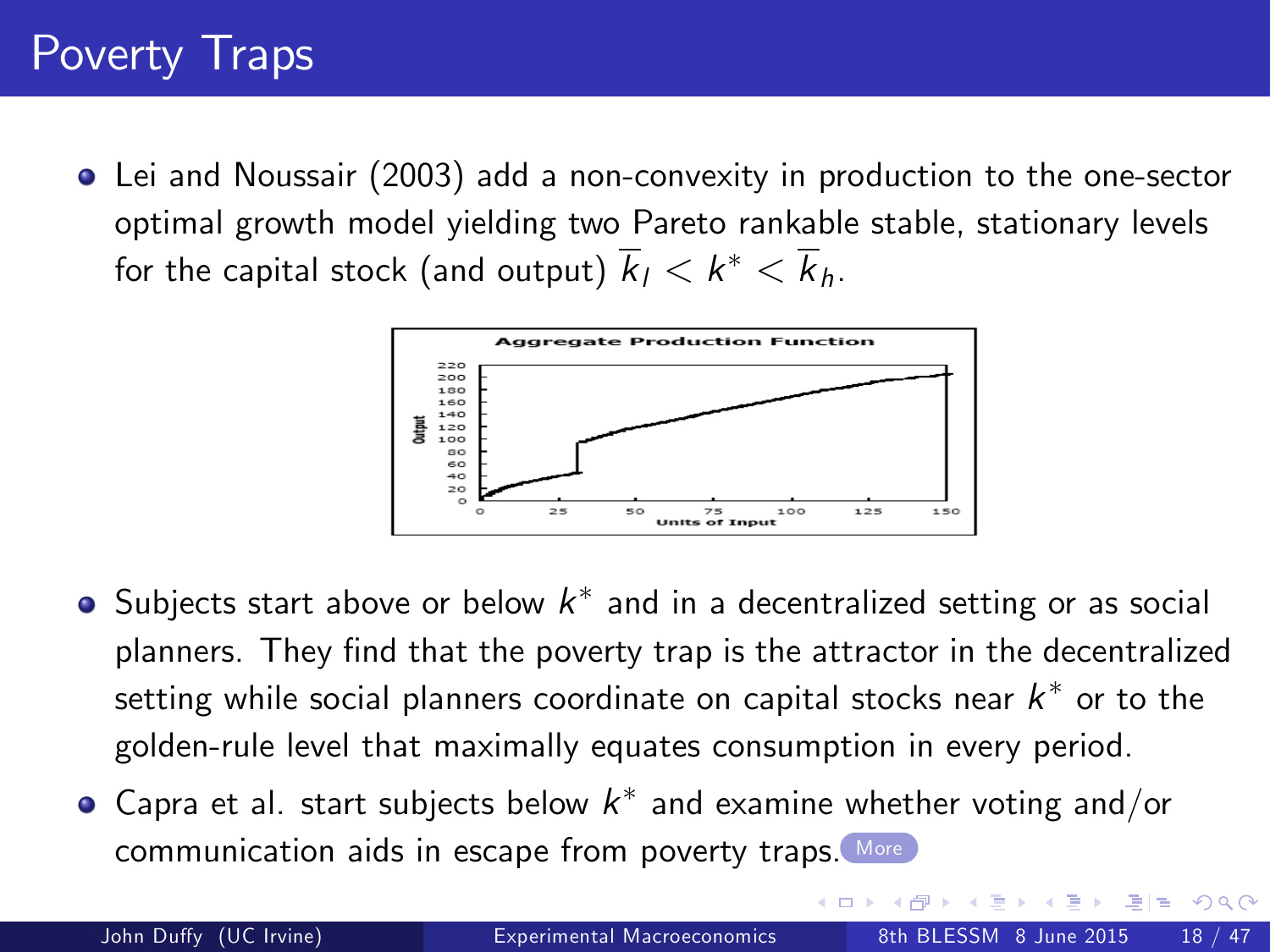#### Bank Runs

- Diamond and Dybvig's (1983) bank run model has an efficient separating equilibria, where patient types wait to withdraw funds and impatient types withdraw early and an inefficient pooling (panic) equilibrium where both types withdraw early and the bank must liquidate its long-term investments.
- Garratt and Keister (2009) study the following bank-run game with 5 depositors and 1-3 withdrawal opportunities:

| No. of Early        | Amount Each Early | Payment to Each                       |
|---------------------|-------------------|---------------------------------------|
| Withdrawal Requests |                   | Requester Receives Who Don't Withdraw |
|                     | n/a               | \$1.50                                |
|                     | \$1               | \$1.50                                |
| 2                   | \$1               | \$1.50                                |
| 3                   | \$1               | \$0                                   |
| 4                   | \$0.75            | \$0                                   |
| 5                   | \$0.60            | n/a                                   |

Panic equilibrium only arise if there are liquidity shocks: 1 (unknown) subject is randomly forced to withdraw earl[y.](#page-17-0)

 $E|E$   $\Omega$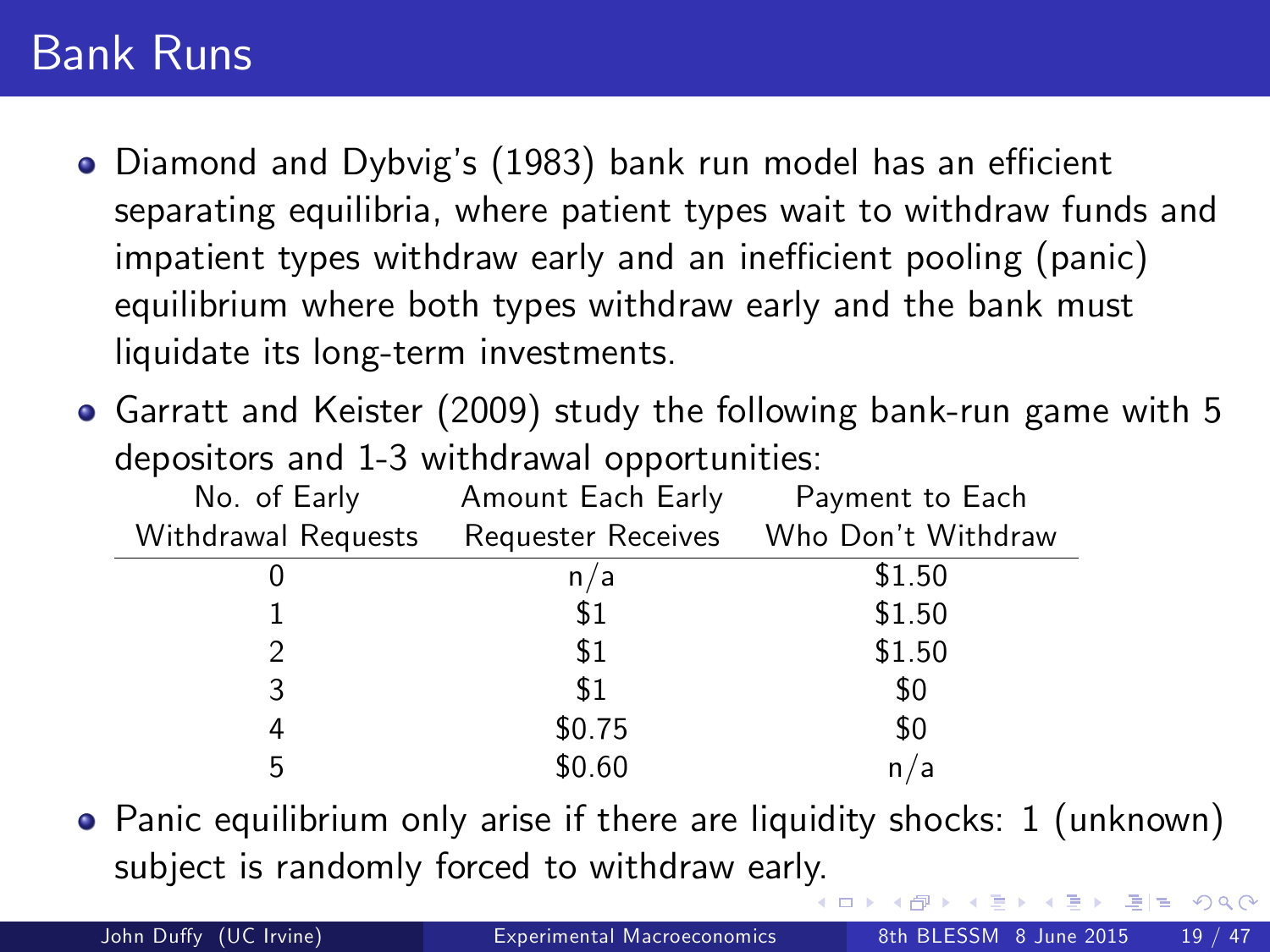#### **Sunspots**

- <span id="page-19-0"></span>Are non-fundamental variables that may serve as a coordinating device. The explanation of bank run equilibria in Diamond and Dybvig's (1983) bank-run model relies on sunspots. Keynes (1936), Ackerlof and Shiller (2009) refer instead to 'animal spirits'.
- Marimon et al. (1993) hoped subjects might use a blinking light that alternated in color between red and yellow as a mechanism for coordinating price forecasts on a cyclic equilibrium in an OG economy. When correlation with fundamental shocks was removed, subjects essentially ignored the sunspot variable realizations and coordinated on a stationary outcome.
- Duffy and Fisher (2005) found that subjects would coordinate on spurious public forecasts for prices (determined by flipping a coin) provided that no other information was available-when prices were determined in a highly centralized "call" market. However, if prices were determined in a double auction, the efficacy of the sunspot variable as a coordination device was much reduced ([More](#page-40-0))

KED KARD KED KED EE YAA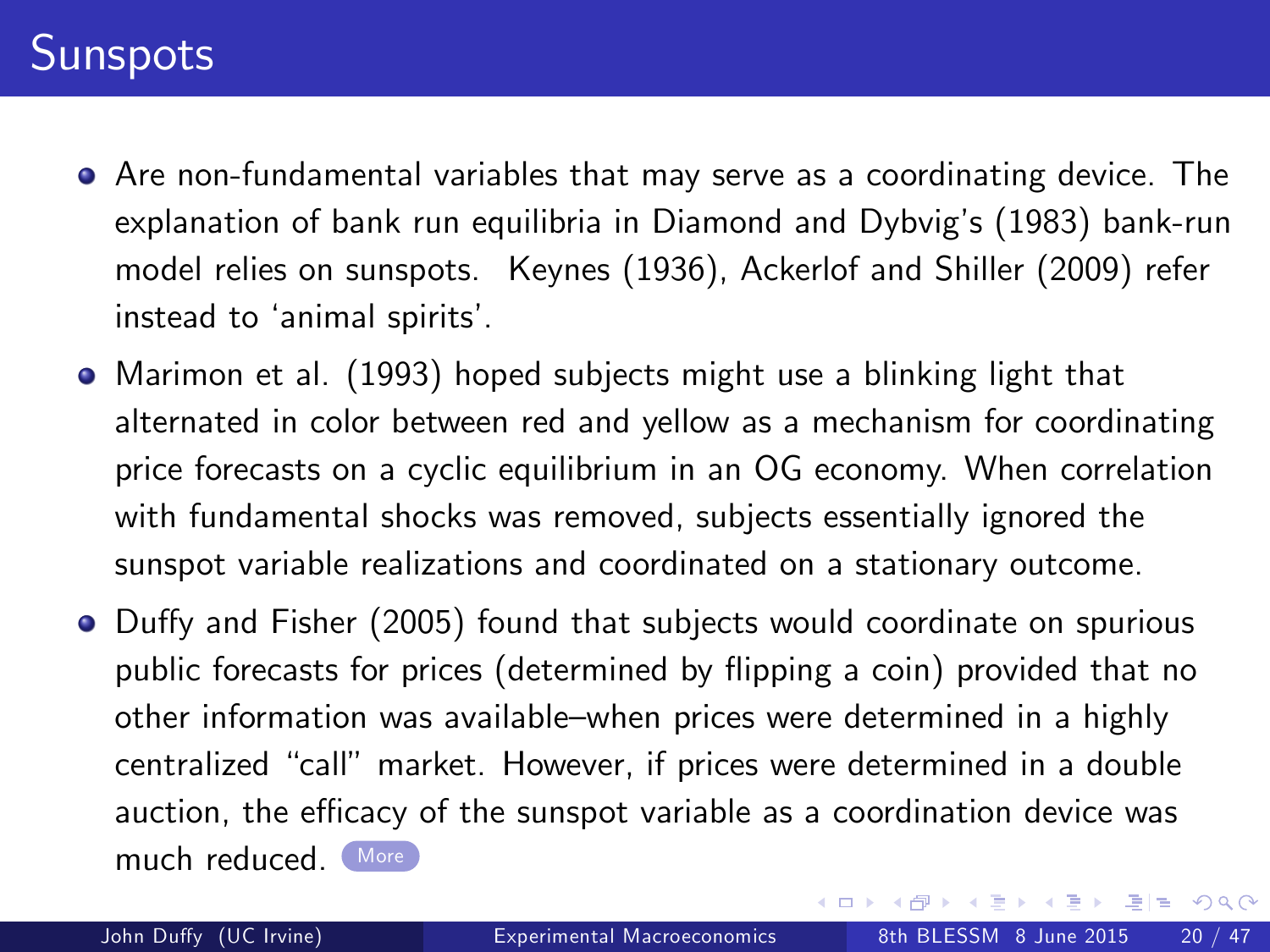## Global Game Refinement: Fundamentals Matter

- Morris and Shin (1998, 2001) argue that indeterminacies arise from assuming that economic fundamentals are common knowledge and that individuals are certain of the behavior of others in equilibrium.
- Relaxing these assumptions, e.g., by introducing some uncertainty about fundamentals, can remove the multiplicity, a la the Carlsson and van Damme's (1993) global game approach for 2  $\times$  2 games.<br>— This proposed refinement has been tested experimentally by Heinemann et al. (2004) in the context of a 2  $\times$  n player speculative currency attack game with multiple equilibria.
- Heinemann et al. report that subjects play entry games of complete information similarly to the way they play the related global game of incomplete information. Consistent with the global game refinement, they adopt threshold strategies attacking only when fundamentals are sufficiently weak and not attacking otherwise.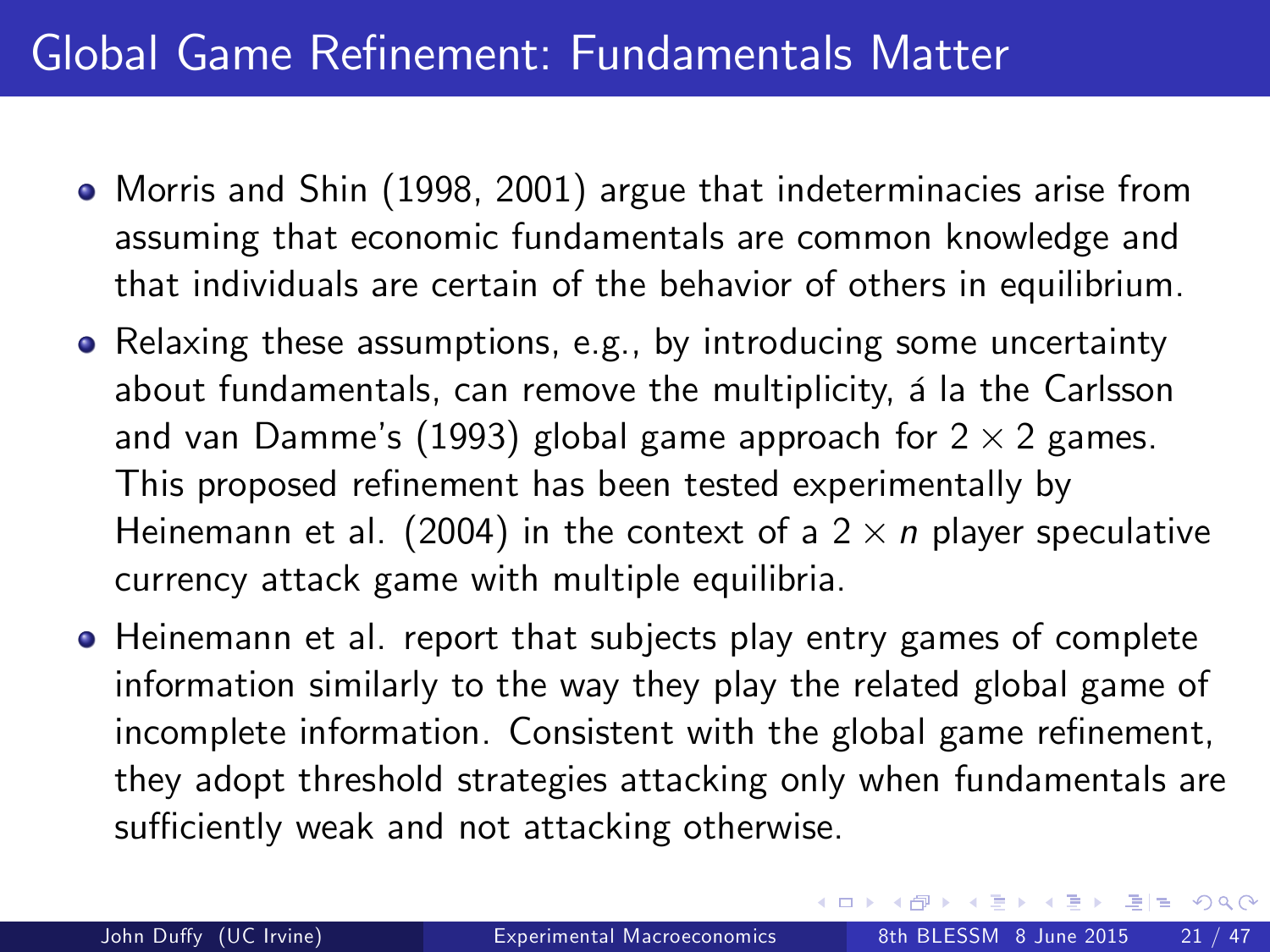## 3. Sectoral Macroeconomics: Monetary Economics

<span id="page-21-0"></span>Money's three roles have been studied experimentally:

- As a store of value. Money may have value in use even with a finite horizon (McCabe (1989)). Money may serve as an intertemporal store of value among overlapping generations of agents (with no other means of savings) and low (as opposed to explosive or high) inflationary equilibria are typically chosen by subjects. Lim et al. (1994), Marimon and Sunder (1993, 1994 1995), Bernasconi and Kirchkamp (2000), Camera et al. (2003), Deck et al. (2006).
- As a medium of exchange. Low cost objects emerge as media of exchange in a search-theoretic models where there is an absence of double-coincidence of wants. Brown (1996), Duffy and Ochs (1999, 2002). [More](#page-41-0)
- As a unit of account. Individuals are subject to money illusion, thinking in nominal rather than real terms. (Diamond et al. (1997), Fehr and Tyran (2001, 2007, 2008), Petersen and Winn (2014). [More](#page-42-0)

 $E|E \cap Q$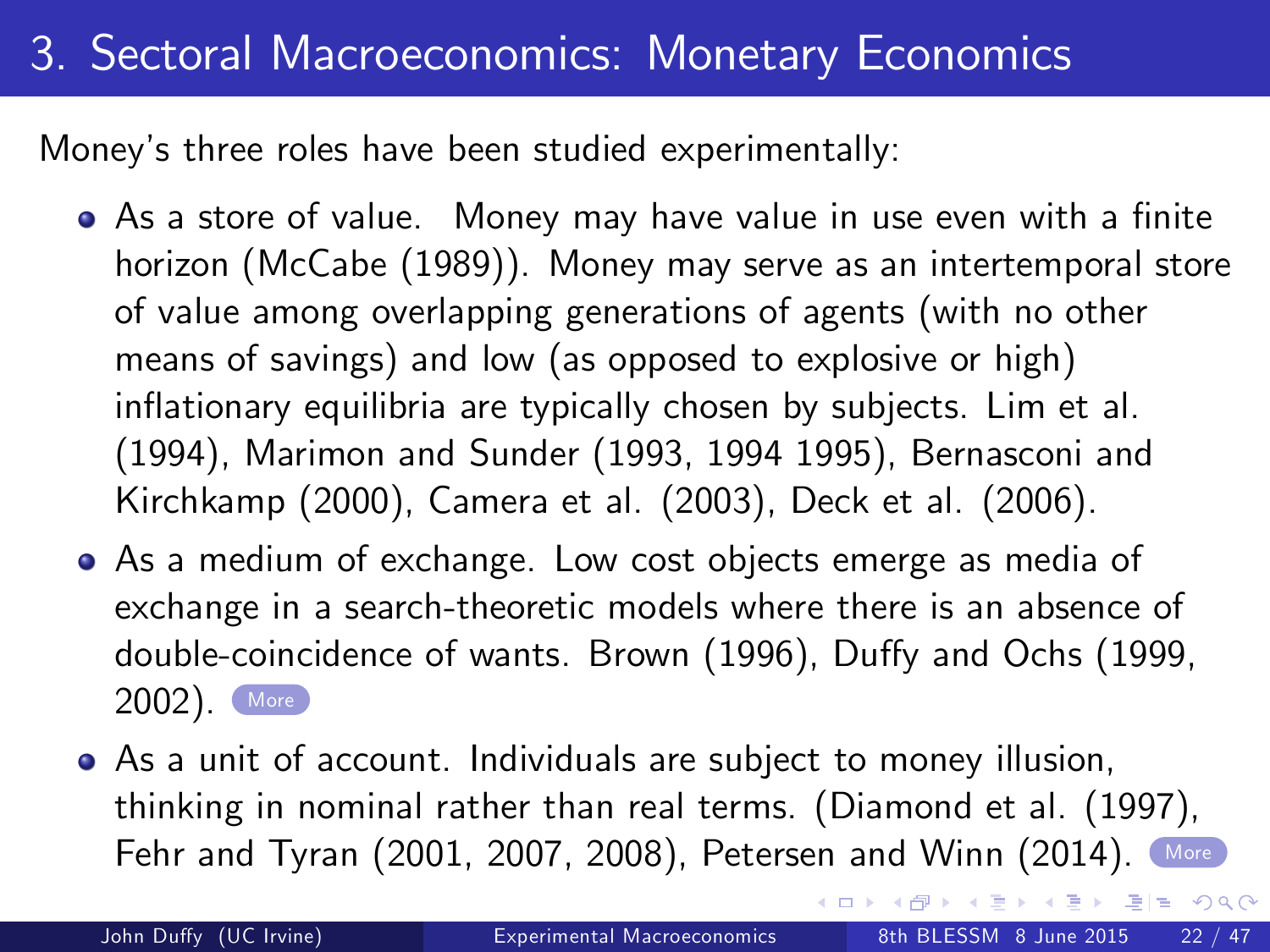## 3. Sectoral Macroeconomics: Labor Economics

- Search theoretic models support for comparative static implications of optimal job search (Braunstein and Schotter (1981, 1982) for an infinite horizon, Cox and Oaxaca (1989, 1992) Sonnemans (1998) for a finite horizon.
- Labor-leisure tradeoffs: wage increases have both income and substitution effects on hours worked. Battalio et al. (1981) and Dickinson (1999) report evidence that the (compensated) elasticity of labor supply to a wage increase is positive, in accordance with the assumption made in most business cycle models.
- <span id="page-22-0"></span>● Efficiency wage theory: Higher than market wages are reciprocated with high effort. Ernst Fehr and associates show in several papers that if workers outnumber firms/positions, and firms offer high wages, reciprocity considerations can lead to high effort levels exerted by subjects playing the role of workers.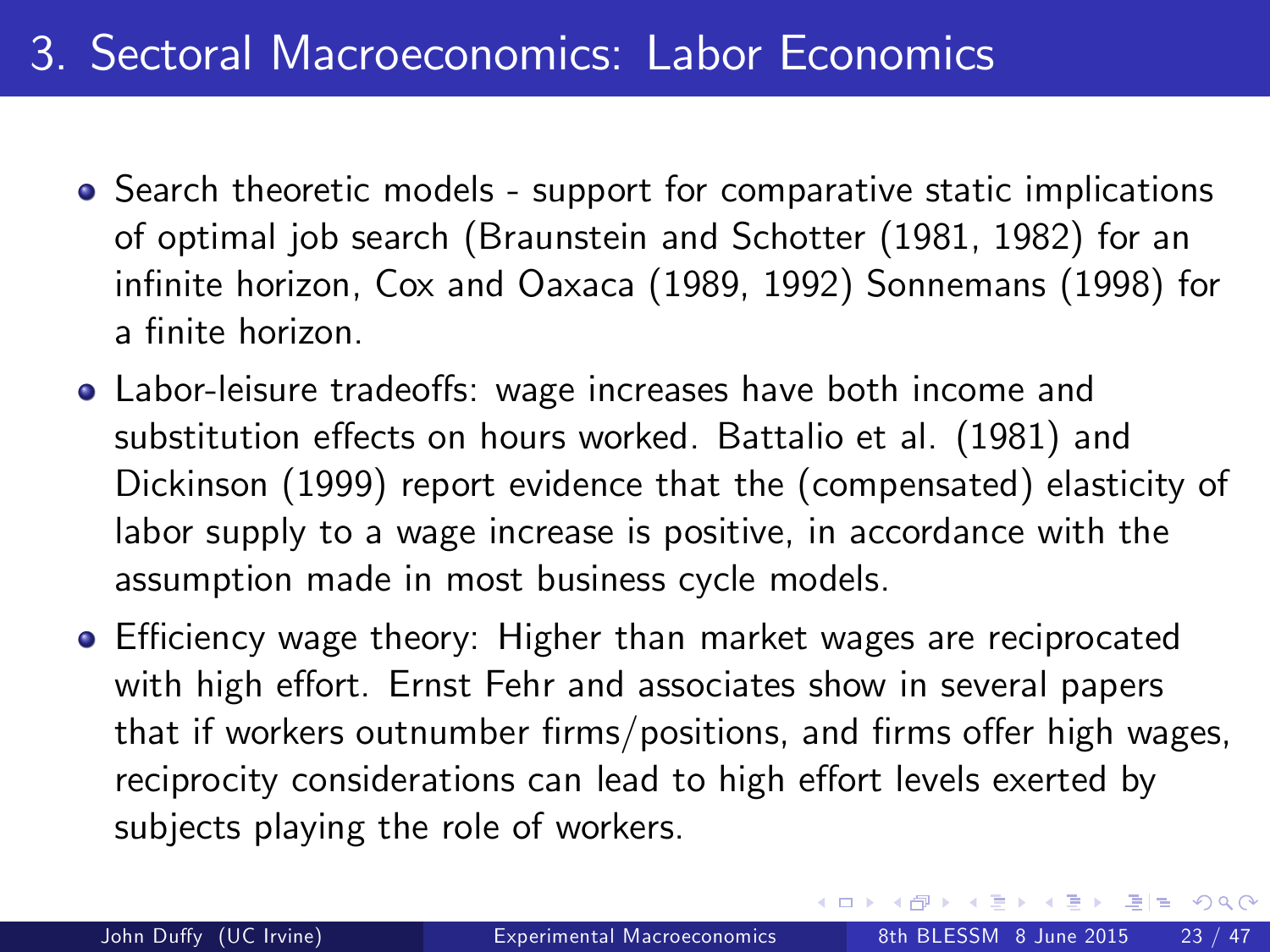# Gift Exchange Game: Incompleteness of Labor Contracts

- <span id="page-23-0"></span>● Fehr, Kirchsteiger and Riedl (1993, 1998), Gächter and Fehr (2002). [More](#page-43-0)
- Subjects as firms or workers,  $#$  firms  $<$   $#$  workers.
- Firms can hire at most one worker and move first, posting wage offers  $w \in [w, \overline{w}]$ . If a worker accepts a wage offer, they then choose an effort level  $e \in [e \overline{e}]$ .
- Payoffs to workers are  $w c(e)$ , where  $c(e)$  is a convex cost of effort function. Payoffs to firms are  $(v - w)e$  where v is the firm's redemption value. All payoff functions, wage and cost of effort schedules were public knowledge.
- Interactions are repeated, but anonymous, (so one-shot?) The subgame perfect equilibrium prediction is that workers will choose the lowest possible effort level  $e$  and recognizing this, firms will offer the lowest possible wage w.
- Experimental finding is that high wage offers lead to high effort: Players have preferences for fairness/recipr[oci](#page-22-0)t[y.](#page-24-0)

 $QQ$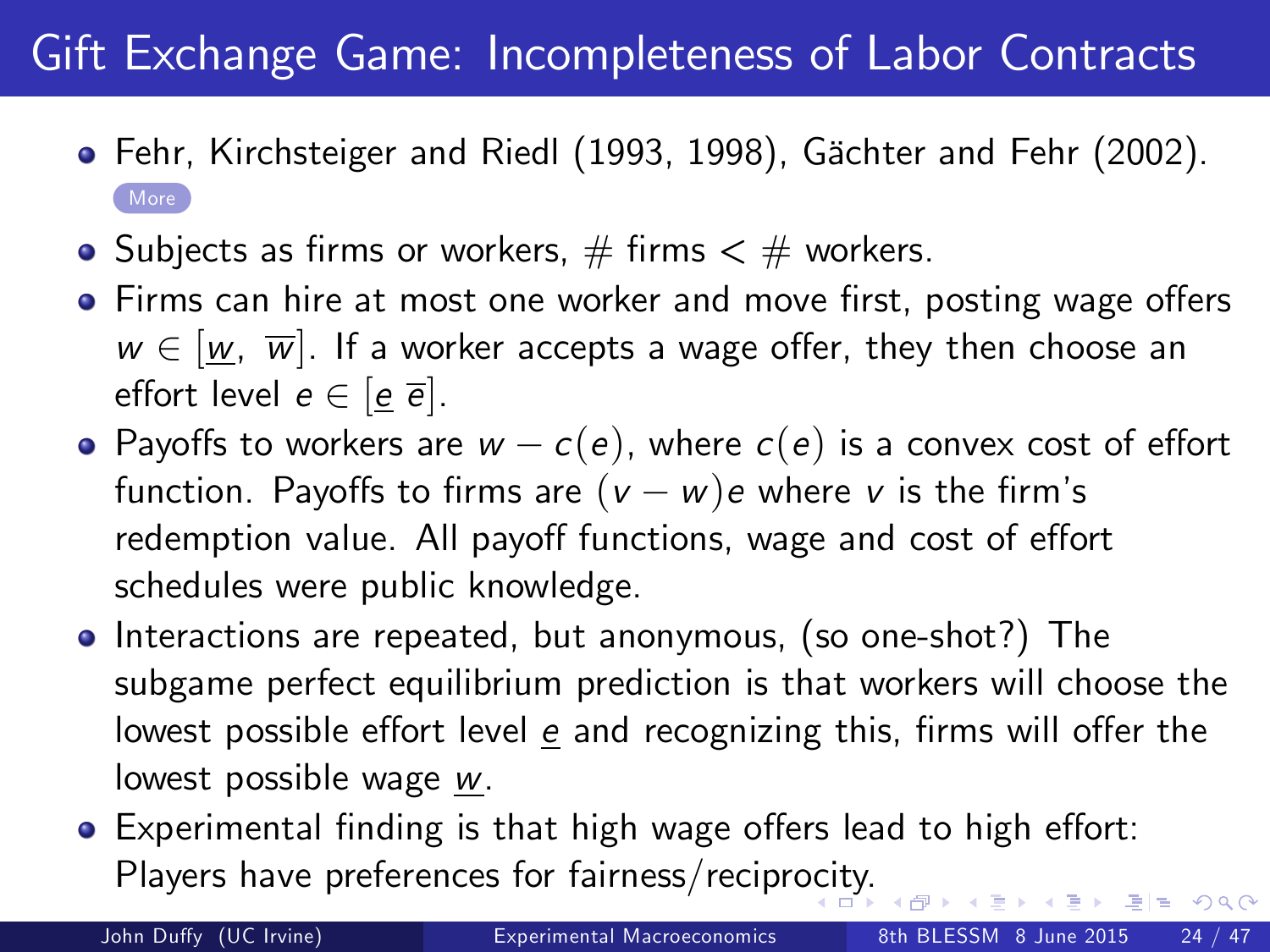- Trade theory
- Noussair et al. (1995) test the law of comparative advantage in a model with two countries, 1 and 2 with two final goods,  $Y$  and  $Z$ . The countries differ only in their production technologies, which (in the Ricardian version) involve only labor input  $L_i$  from country  $i = 1, 2.$

Country 1 
$$
Y_1 = 3L_1
$$
  $Z_1 = L_1$   
Country 2  $Y_2 = L_2$ ,  $Z_2 = 2L_2$ 

- Labor is immobile across countries but trade in goods is possible.
- Six markets two internal labor markets and four final goods markets are implemented using double auctions.
- The comparative advantage prediction, wherein country 1 specializes in production of good Y and country 2 specializes in production of  $good$  Z is confirmed.

<span id="page-24-0"></span> $E|E$   $\Omega$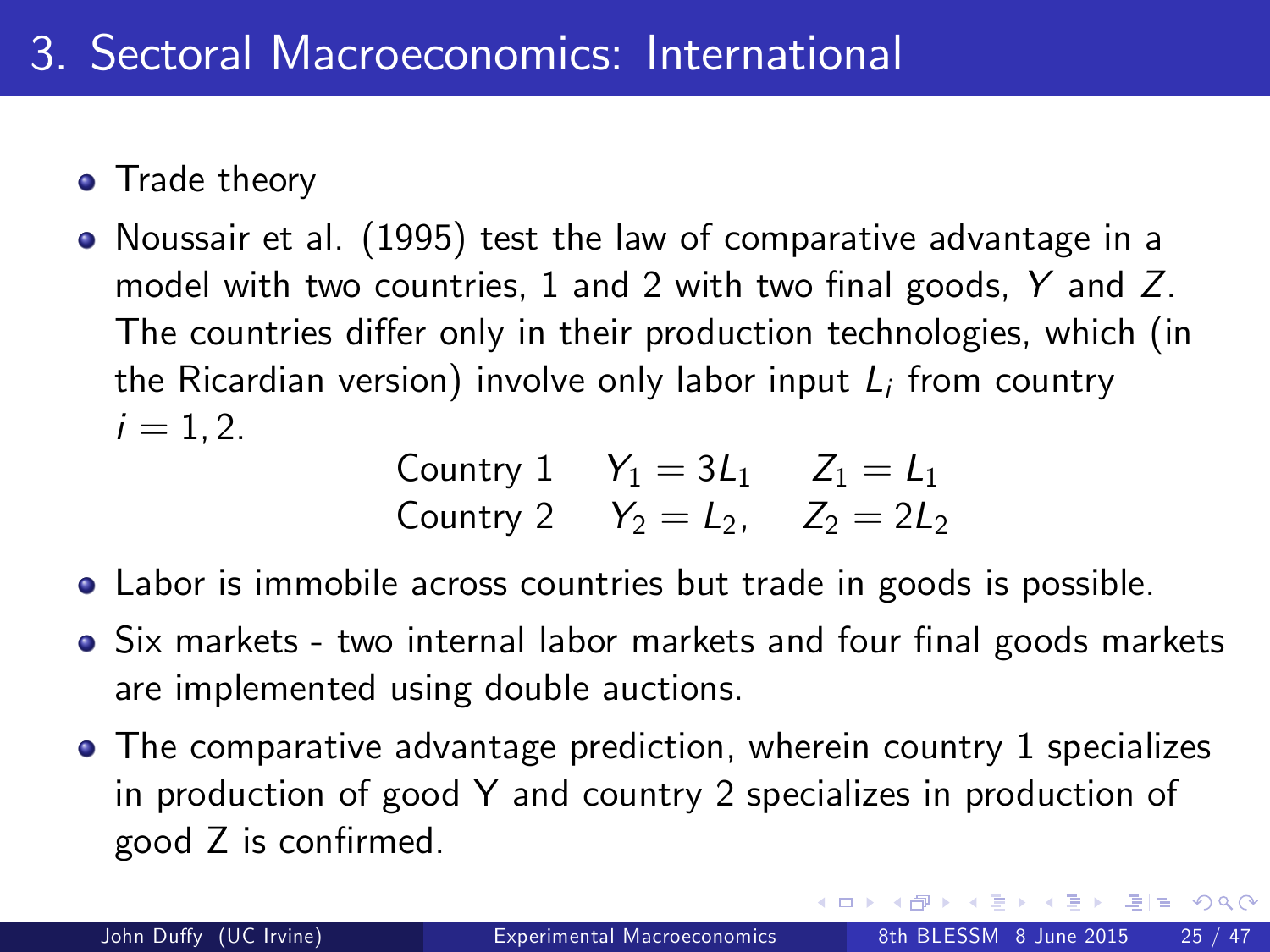- Purchasing power parity and exchange rate determination have been studied experimentally using two-country models.
- Noussair et al. (1997) use a two country model with two different money supplies, introduced via cash-in-advance constraints. They study whether purchasing power parity holds.
- Fisher (2001, 2005) provides a simpler framework in which to address purchasing power parity as well as (un)covered interest parity.
- Arifovic (1996) Considers a two-county overlapping generations models where there are no cash-in-advance constraints and the monies of the two countries are perfect substitutes for one another. She addresses the indeterminacy of the exchange rate issue, and finds that exchange rates do appear to converge, but fluctuations persist, consistent with what is seen in actual time series data.

 $F = \Omega Q$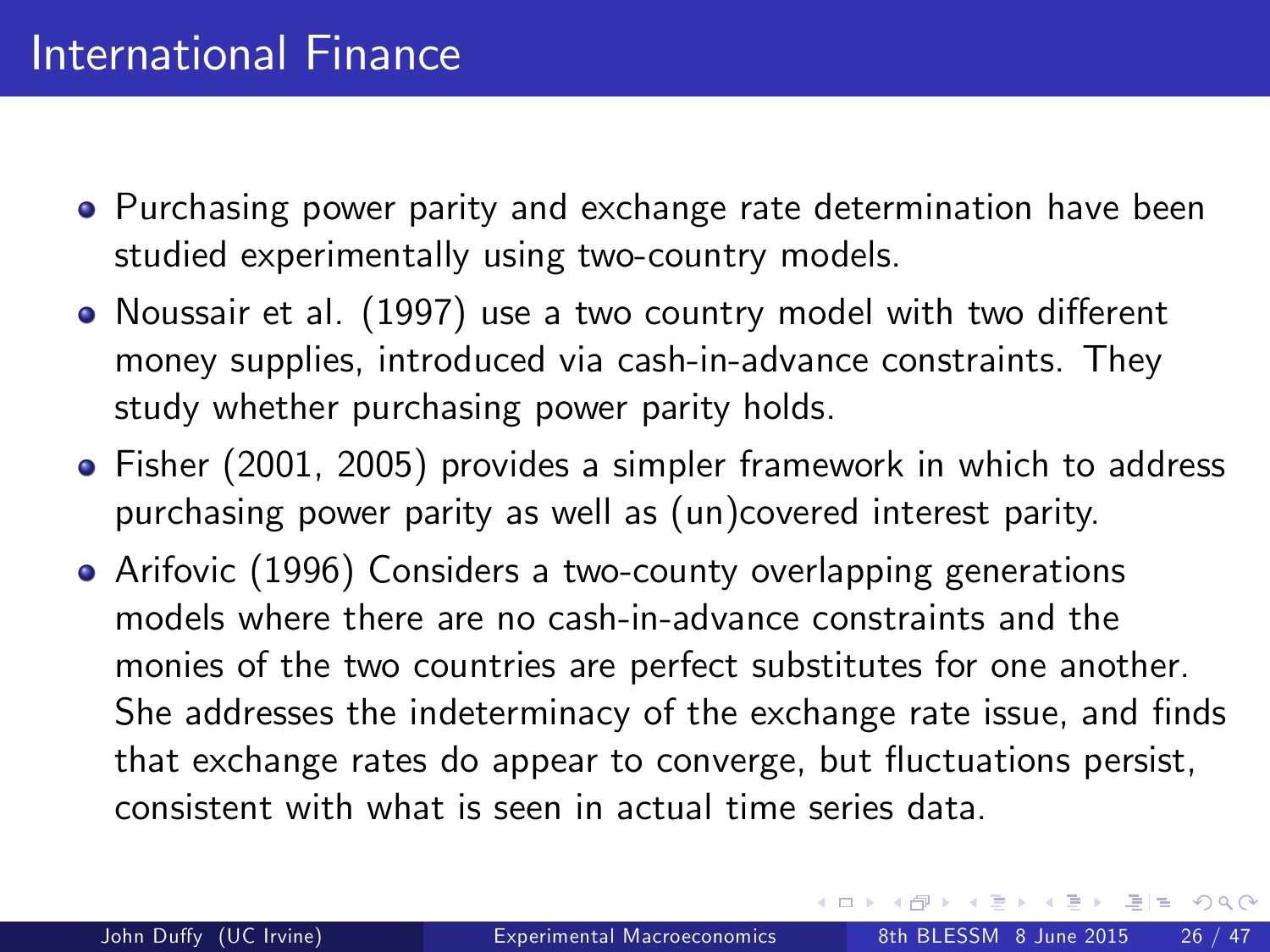<span id="page-26-0"></span>Lian and Plott (ET 1998) consider an environment with double auction markets, where there are workers and firms, two goods  $(X,Y)$ , money and bonds, workers seek to maximize preferences over (X,Y) and sell labor Y to firms for money; firms seek to maximize output of  $X$  using labor input, which they then sell for money. Generally, efficiency is high. A novelty is that such an exercise can be performed at all! [More](#page-44-0)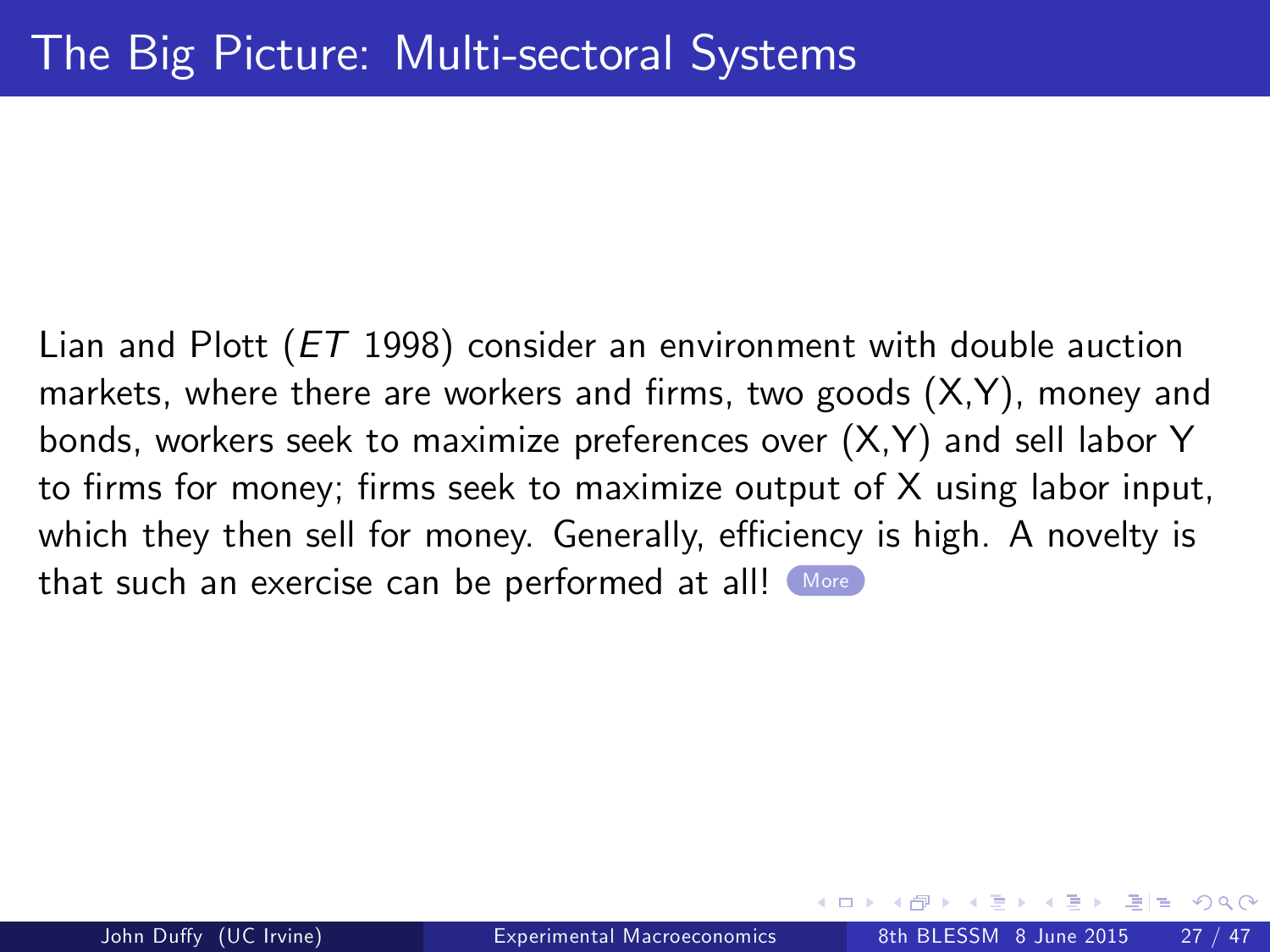- <span id="page-27-0"></span>Ricardian Equivalence: Are government bonds net wealth (Barro 1974)? Or do rational agents anticipate that deficits today imply greater taxes on their children tomorrow, and thus a need to bestow larger bequests?
- Cadsby and Frank (1991) use an overlapping generations model with dynastic utility and consider the choice of bequest amount from old to young agents.
- They find that bequests are close to optimal, but changes in bequests do not fully offset changes in government debt, so that the Ricardian prediction does not hold perfectly. [More](#page-45-0)

 $E|E$   $\Omega$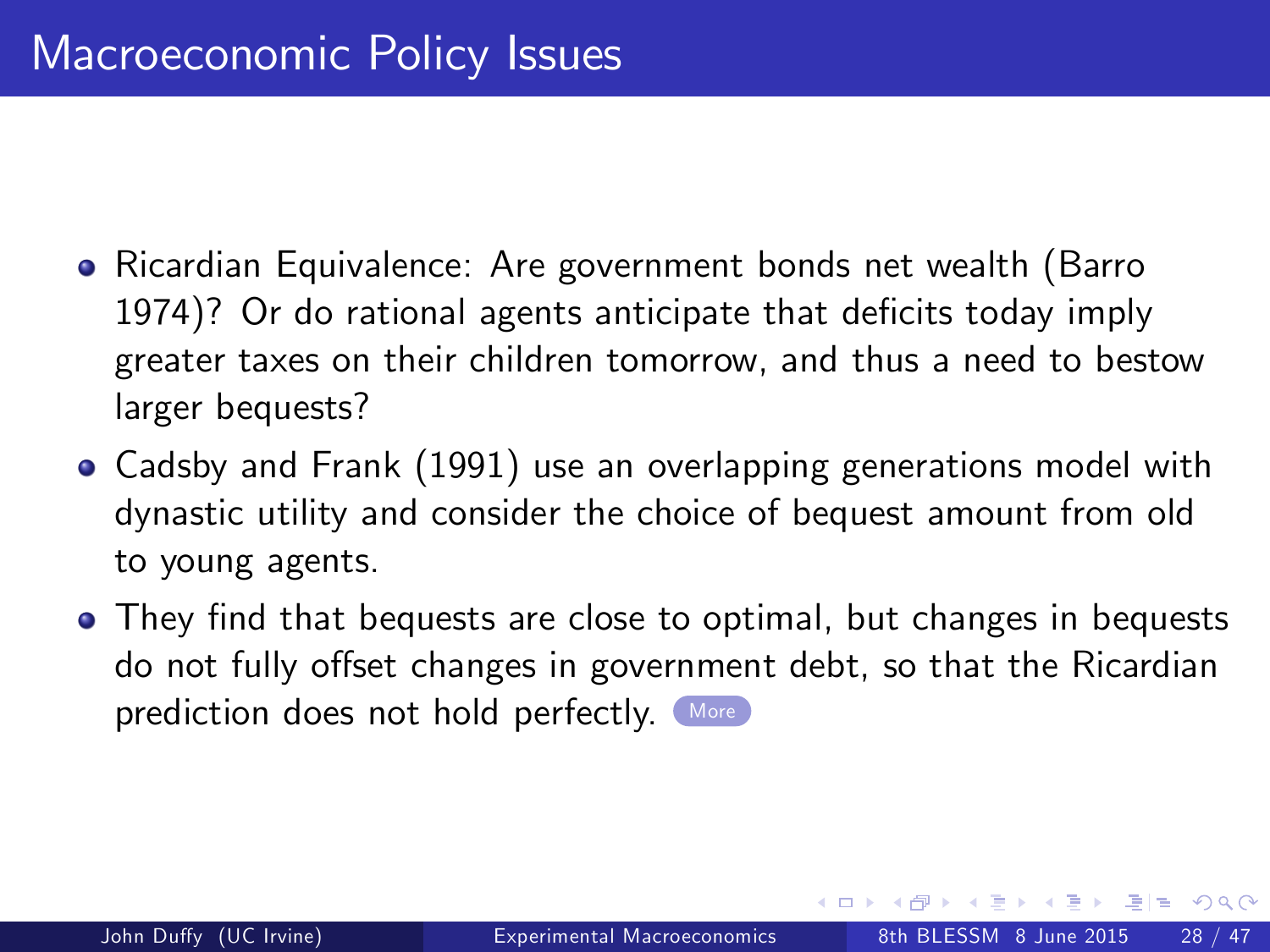#### Commitment versus Discretion

- Peasant-dictator games: Peasants decide whether to consume or plant beans. Planting beans yields a harvest of more beans, which is subject to taxation by the dictator (immediate consumption is not).
- Van Huyck et al. (2001) show that a dictator's reputation for low taxes in a repeated game setting serves as a poor substitute for commitment (pre-announced tax rates), but improves upon pure discretion, choosing tax rates after beans are planted. ([More](#page-46-0))
- Arifovic and Sargent (2003) induce a Kydland-Prescott environment with an expectational Phillips curve and show than subjects in the role of the central bank can often learn their way to implementing an optimal Ramsey (commitment) equilibrium involving zero inflation.
- Duffy and Heinemann (2014) also study a Kydland-Prescott environment and show that CB cheap talk can be effective in a discretionary regime.

 $F = \Omega Q$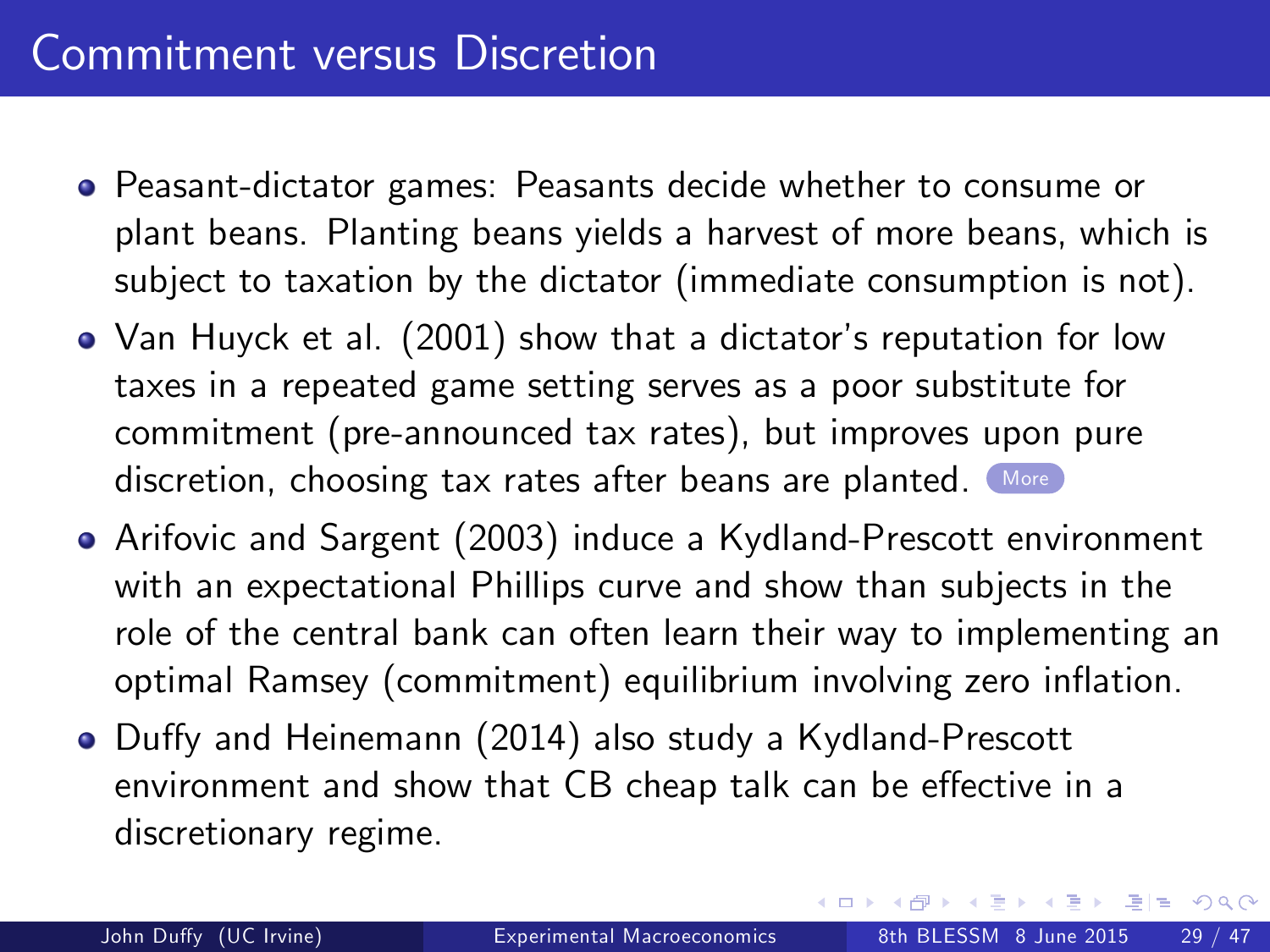#### Monetary and Fiscal Policies

- Monetary Policy Decisions: Blinder and Morgan (2005, 2007, 2008) and Lombardelli et al. (2005) show that the decisions of monetary policy committees outperform those of individuals. Engle-Warnick and Turdaliev (2010) show that subjects learn to control  $inflation/output$  in a manner that resembles a Taylor rule.
- **•** Bernasconi et al. (2006) explore how subjects form expectations about fiscal variables, e.g., government expenditure levels and tax revenues. Answer: Very adaptively, with great weight placed on recent forecast errors.
- Riedl and van Winden (2001, 2007) explore government tax policies concerning the financing of unemployment benefits. Specifically, they consider the impact on unemployment of a constant unemployment benefits tax that, in equilibrium results in a balanced budget, versus a dynamic tax policy that only gradually closes any budget deficit. They find that the dynamic policy leads to a worse outcome than does the stable tax policy.  $A \equiv A$   $B \equiv A$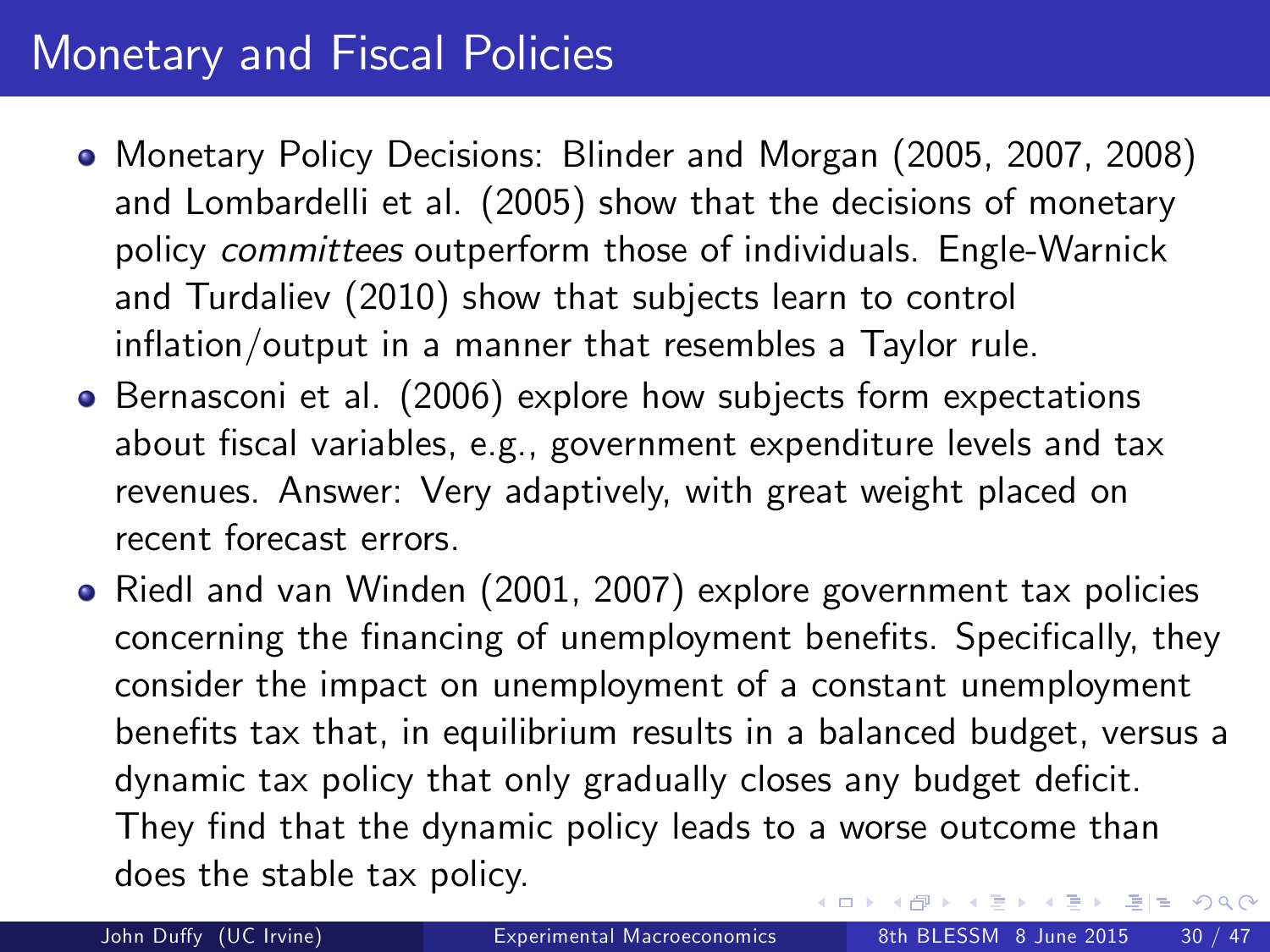## Political Economy: Redistributive Policies

• van der Hiejeden et a. (1998) and Offerman et al. (2001) hypothesize that social security systems involving transfers from young to old might be voluntarily sustained by a grim trigger strategy in which a failure of any young generation to transfer funds to the old would revert to a perpetual punishment of no further transfers.

|                        | Choice of Player $P_{t+1}$ |    |  |
|------------------------|----------------------------|----|--|
| Choice of Player $P_t$ |                            |    |  |
|                        | 50                         | 15 |  |
|                        | 70                         | 30 |  |

• They find that some voluntary transfers from young to old do occur, but are well below the optimum, (suggesting the need for compuslory social security systems).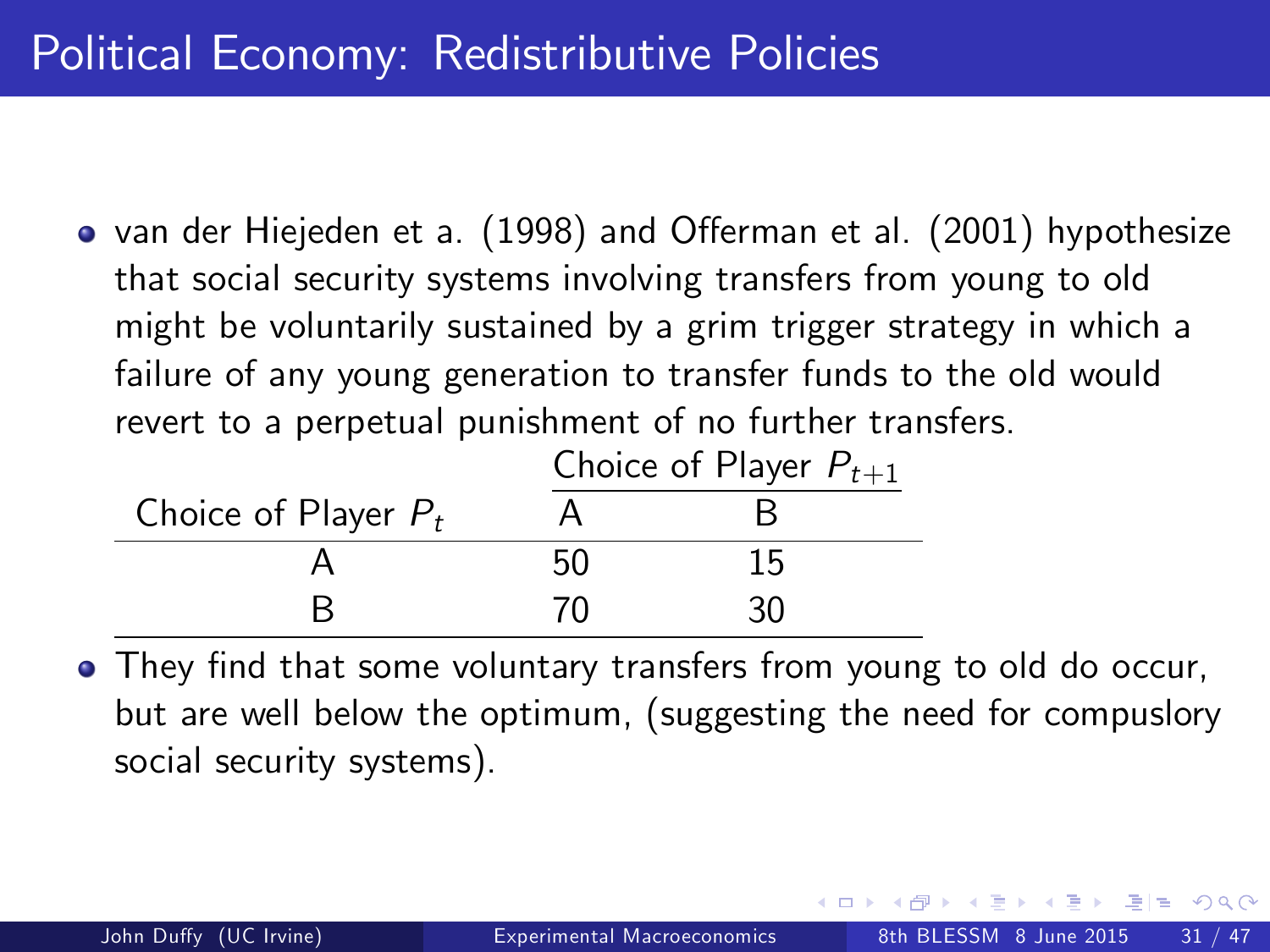#### What is Left to Do?

- Many things!!! Here are just a few ideas for macro-experiments:
- Endogenous growth models, e.g. AK models, or models with knowledge externalities due to human capital accumulation (Romer).
- Political economy models of deficits: is there a political business cycle? (Alesina)
- Sources of sticky price adjustment: is it learning/bounded rationality or costly information updating or sticky information (Mankiw and Reis))?
- Search and matching model of the labor market with equilibrium unemployment (Mortensen and Pissarides).
- Monetary and fiscal policies at the zero lower bound for interest rates.
- Central bank communication and transparency.
- Social security: welfare consequences of pay-as-you-go versus fully funded systems.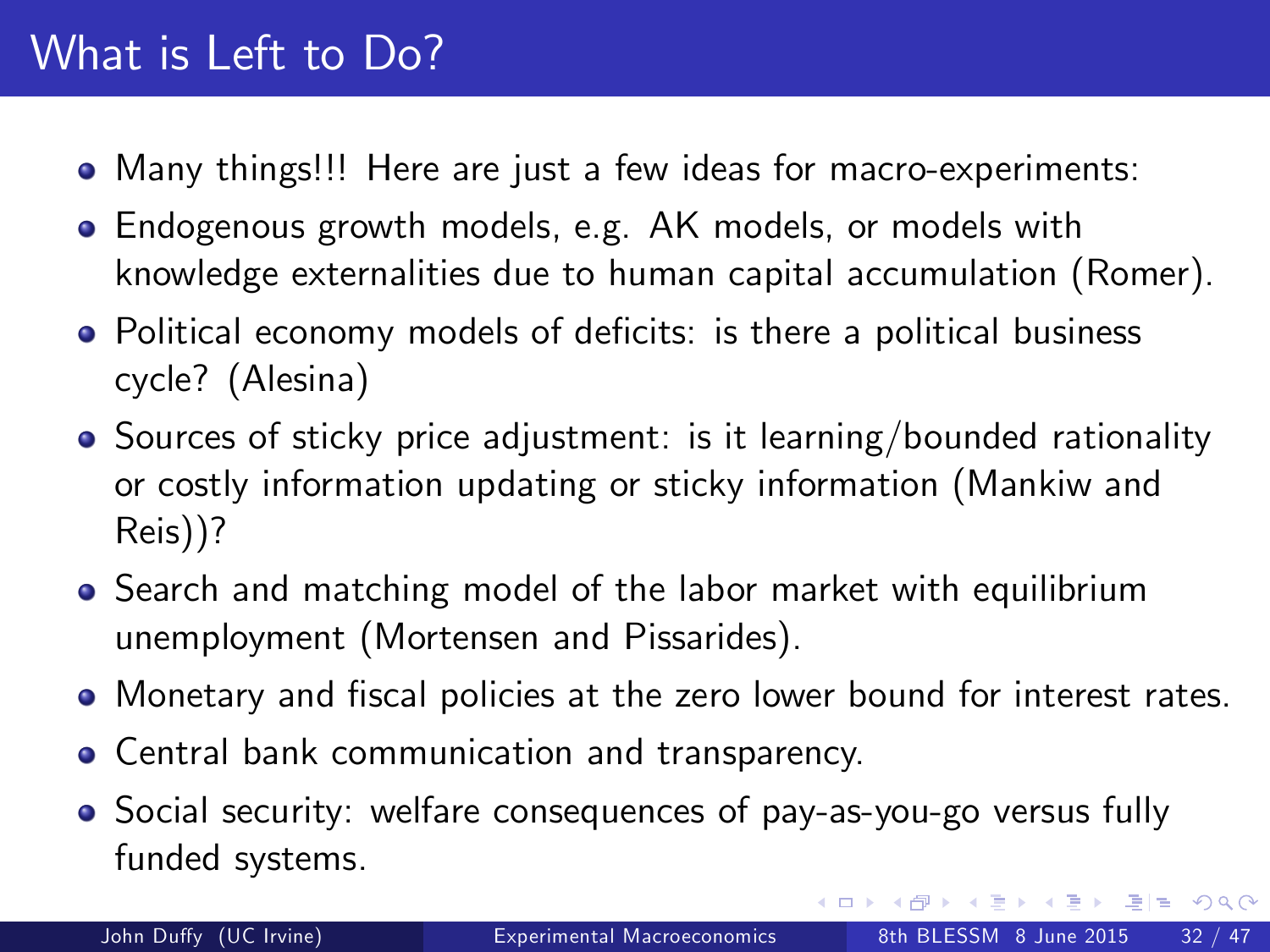# Some Remaining Methodological Issues

- Induce preferences or allow homegrown preferences? e.g., with regard to consumption.
- Make better use of the lab in understanding the role of aggregate uncertainty; in field data, the (hard-to-identify) shocks are already in the data, but in the lab we can consider a variety of different aggregate shocks and ask what kinds of affects they have on behavior.
- Make better use of the internet; put together panels of subjects and study their intertemporal decision-making in a truely intertemporal manner, e.g., daily or weekly.
- Does population size, demographics, experience matter?
- How to test recursive macroeconomic formulations?: Elicit from subjects a policy function or have subjects make their choices sequentially?

<span id="page-32-0"></span>ৰ ≣ ► ৰ ≣ ► - ≣Hell Kn Q (^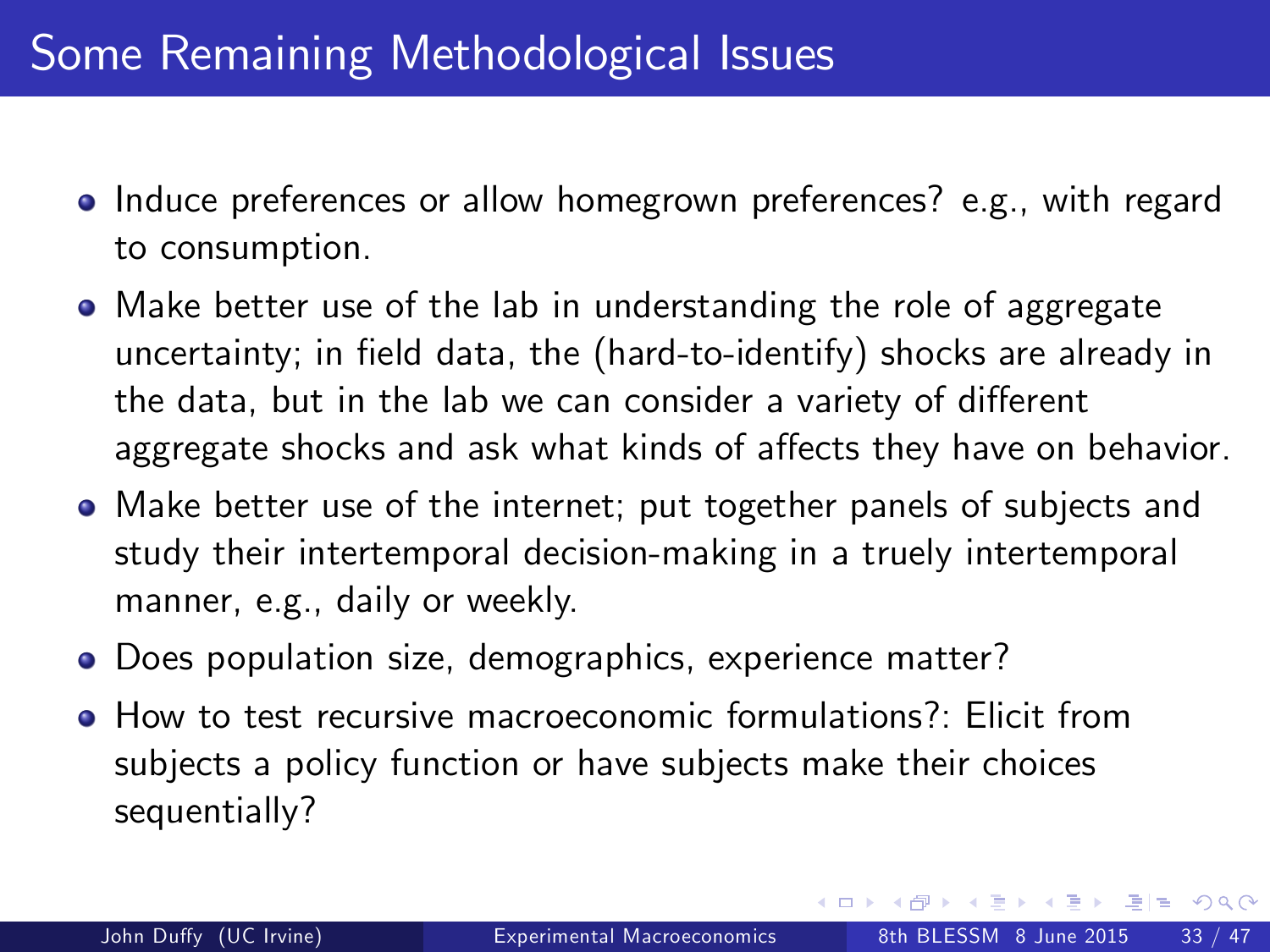#### <span id="page-33-0"></span>Lifecycle Consumption Relative to the Optimal Path



**[Back](#page-7-1)** 

14.1 ≔

4 0 8

<span id="page-33-1"></span> $= \Omega Q$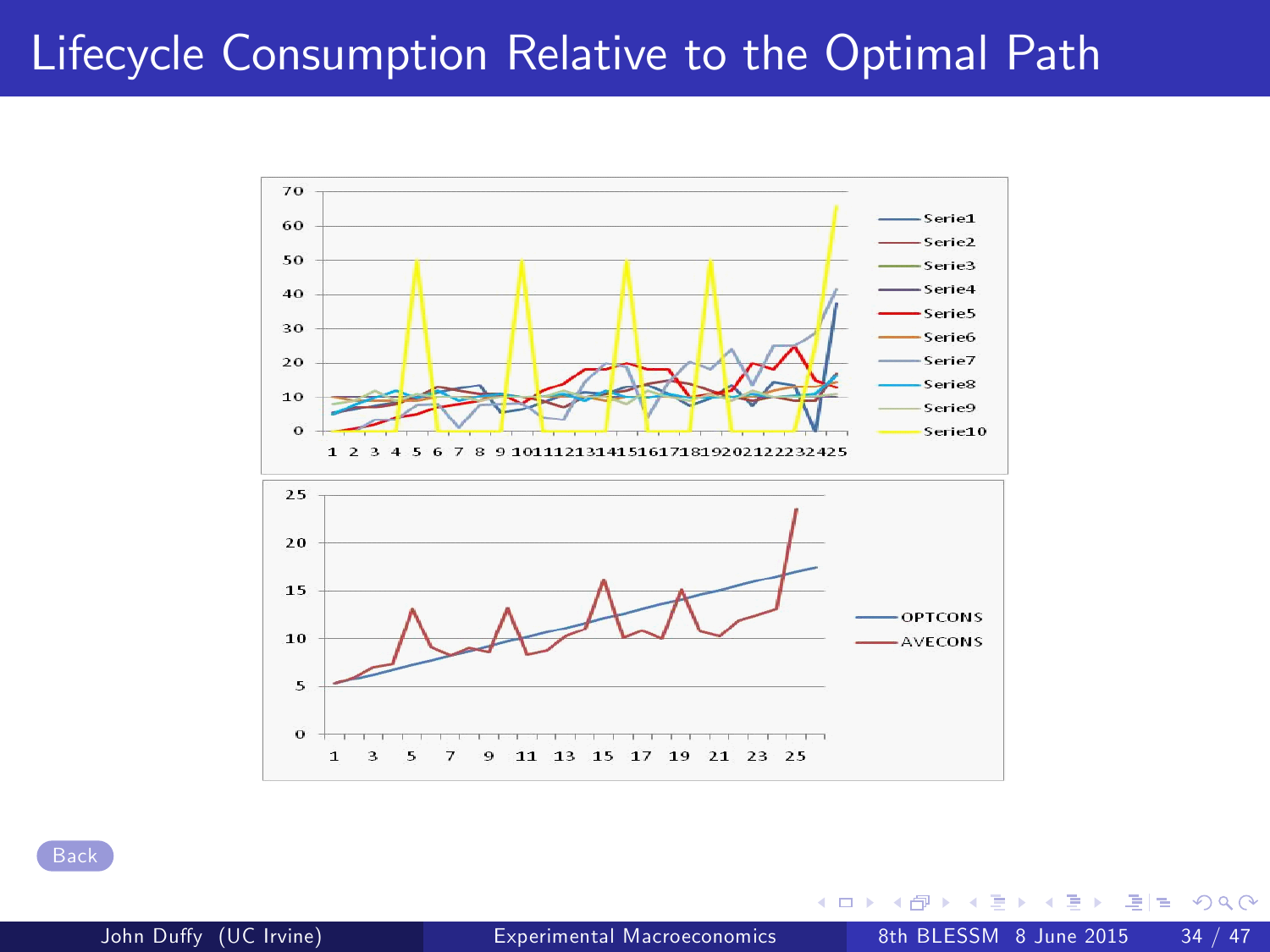- <span id="page-34-0"></span>• Treatment variables were  $p = Pr[$ staying employed  $q = Pr[$ becoming employed], R and the ratio of employed to unemployed income.
- They considered two values of each, one high and one low, and examined how consumption changed in response to changes in these treatment variables relative to the changes predicted by the optimal consumption function (again numerically computed).

| Change $(\Delta)$ in treatment variable | Unemployed |         | Employed |        |
|-----------------------------------------|------------|---------|----------|--------|
| (from low value to high value)          | Optimal    | Actual  | Optimal  | Actual |
| $\Delta p$ (Pr. remaining employed)     | 5.03       | 23.64   | 14.57    | 39.89  |
| $\Delta q$ (Pr. becoming employed)      | 14.73      | $-1.08$ | 5.68     | 0.15   |
| $\Delta$ ratio high-low income          | 0.25       | 0.24    | 0.43     | 0.76   |

∆ ratio high-low income 0.25 0.24 0.43 0.76 Average Change in Consumption in Response to Parameter Changes and Conditional on Employment Status, taken from

Carbone and Hey (2004,Table 5).

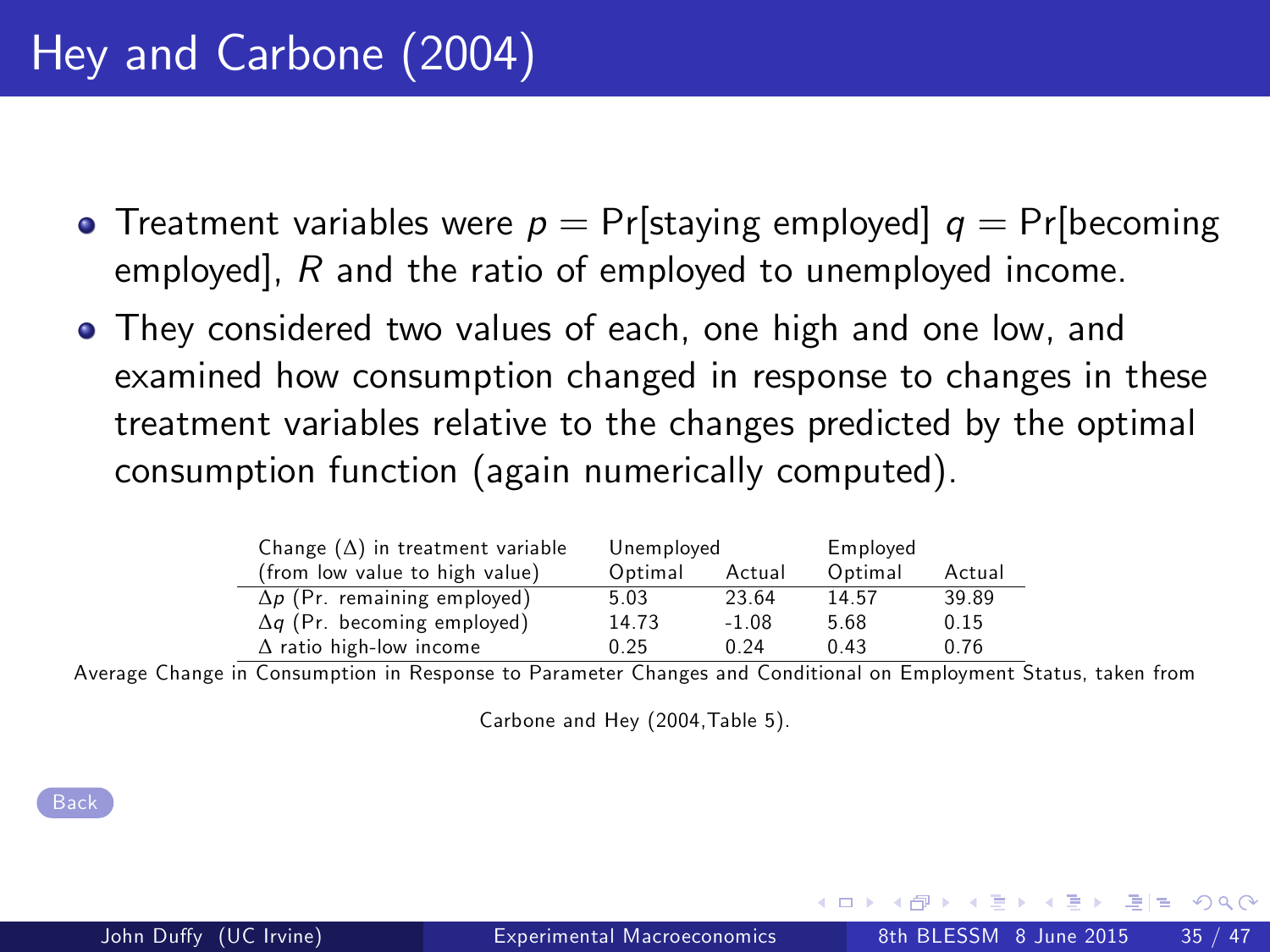# <span id="page-35-0"></span>Lei and Noussair (2002)



- In the decentralized market treatment, there was a strong tendency for consumption (as well as capital and the price of output) to converge to the unique steady state values.
- In the social planner (representative agent) treatment, consumption was typically below the steady state level and much more volatile.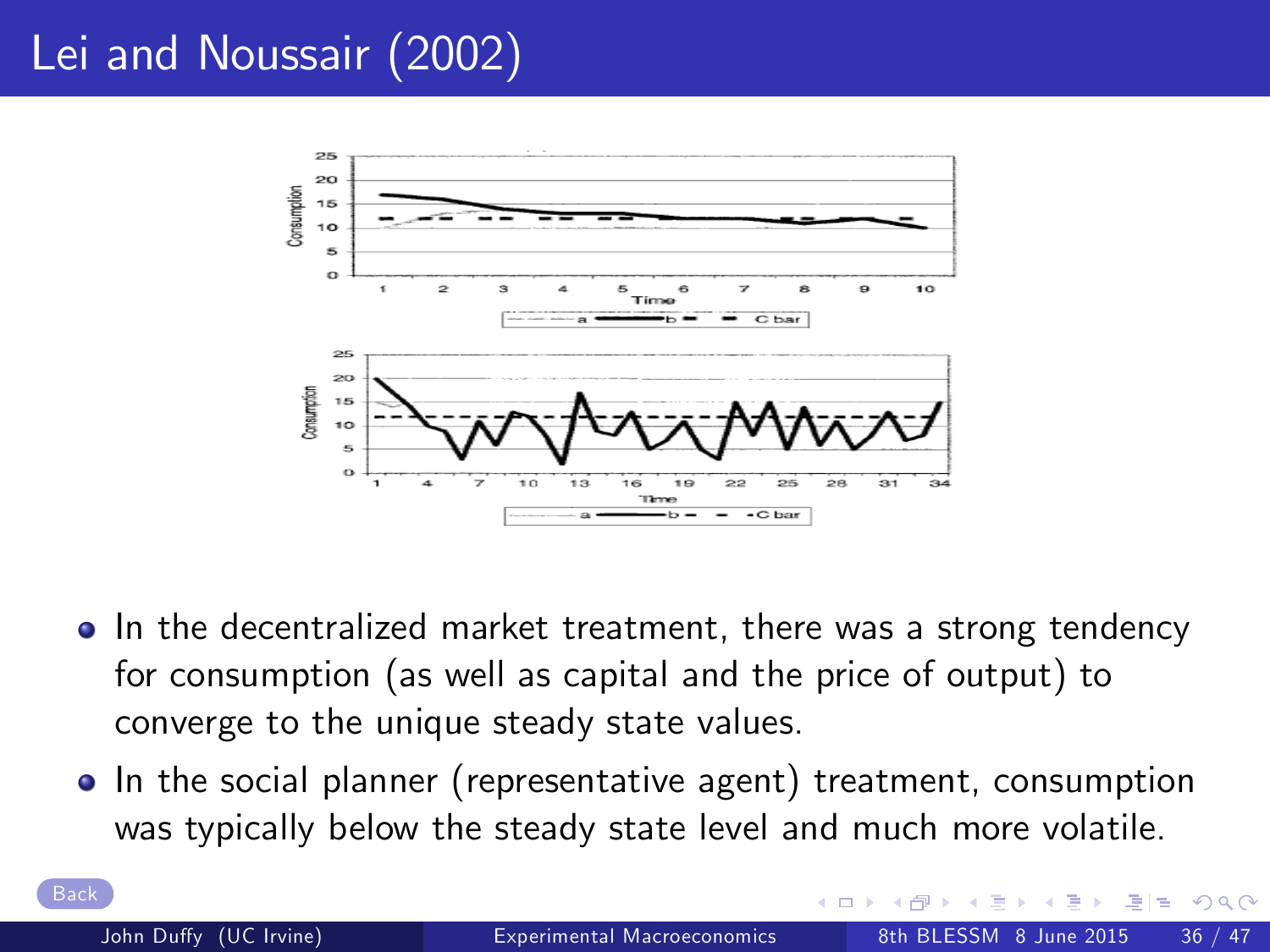# Assenza et al. (2014)

<span id="page-36-0"></span>

4 0 8

 $\Omega$ 

 $\equiv$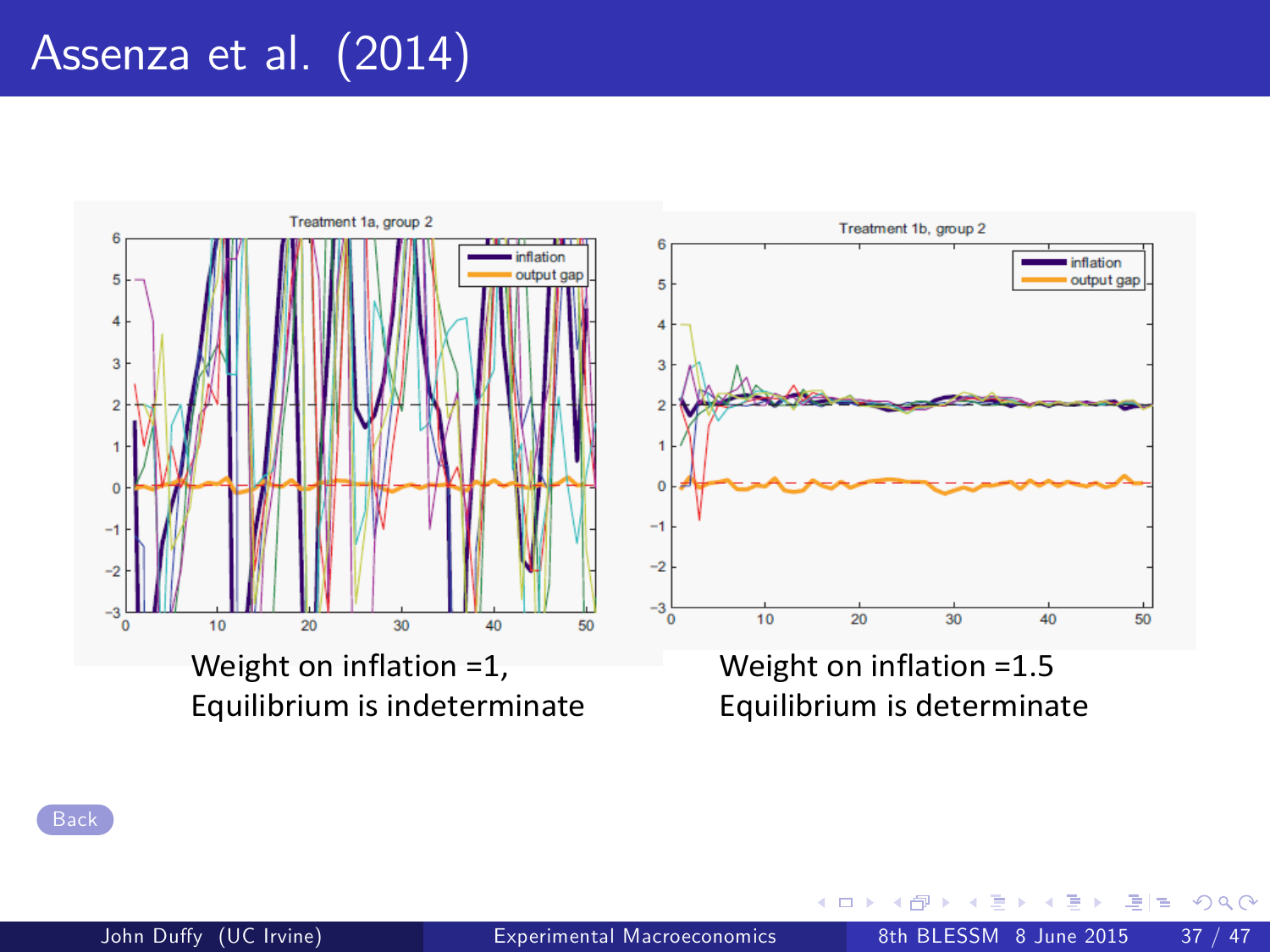<span id="page-37-0"></span>

Figure 2 Relative frequencies of numbers in [0,100] chosen in Nagel's (1995) 1/2-mean game (beauty contest). Source: Nagel (1995).

**[Back](#page-14-1)** 

÷.

э  $E \cap Q$ 

4 日下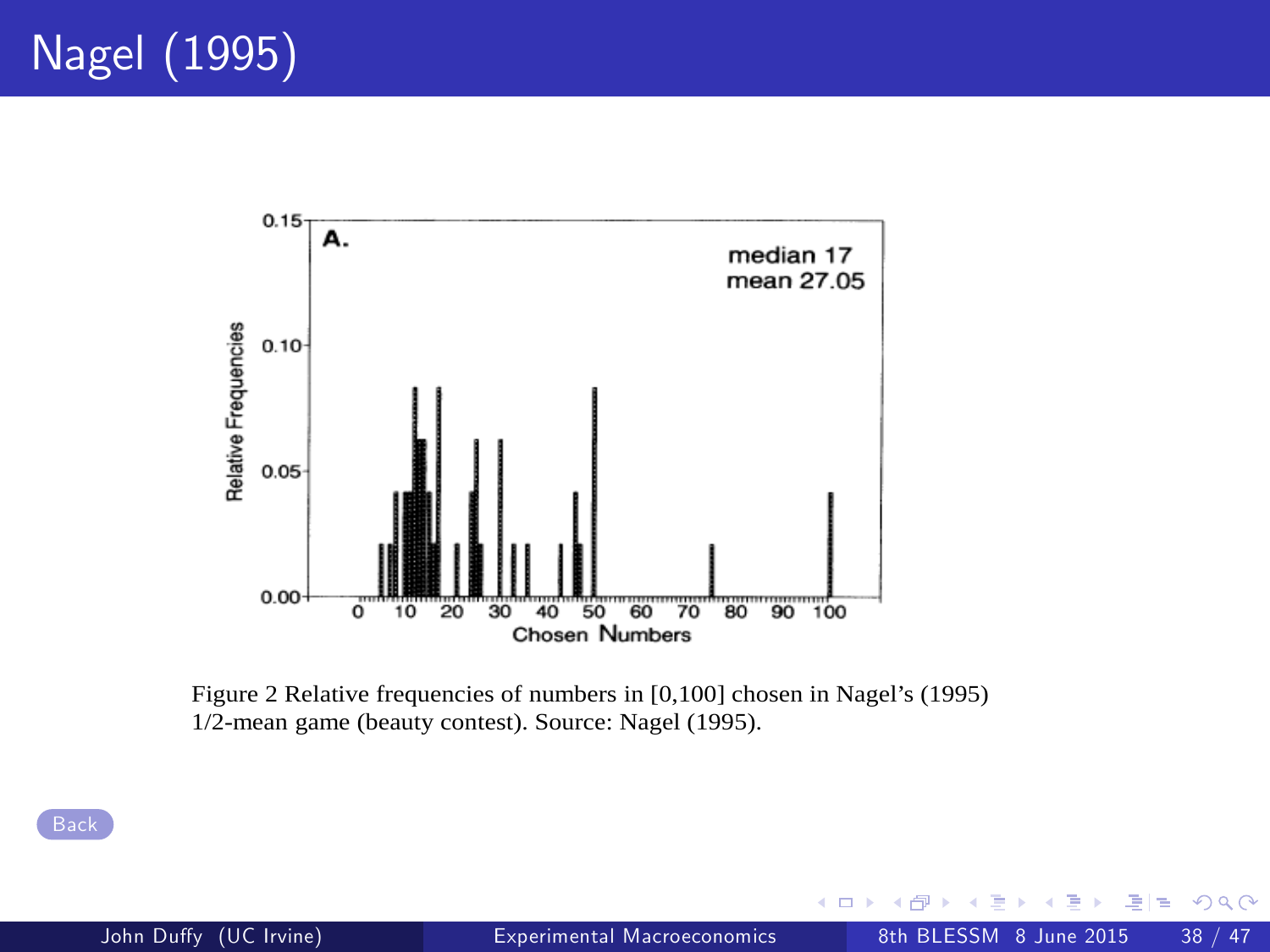#### <span id="page-38-0"></span>Hommes et al. (2009)



Figure 3 Actual prices (top) and autocorrelations (bottom) from three representative sessions of the three treatments of Hommes et al. (2007): strongly unstable, unstable and stable equilibrium under naïve expectations.

4 D F

 $\Omega$ 

÷.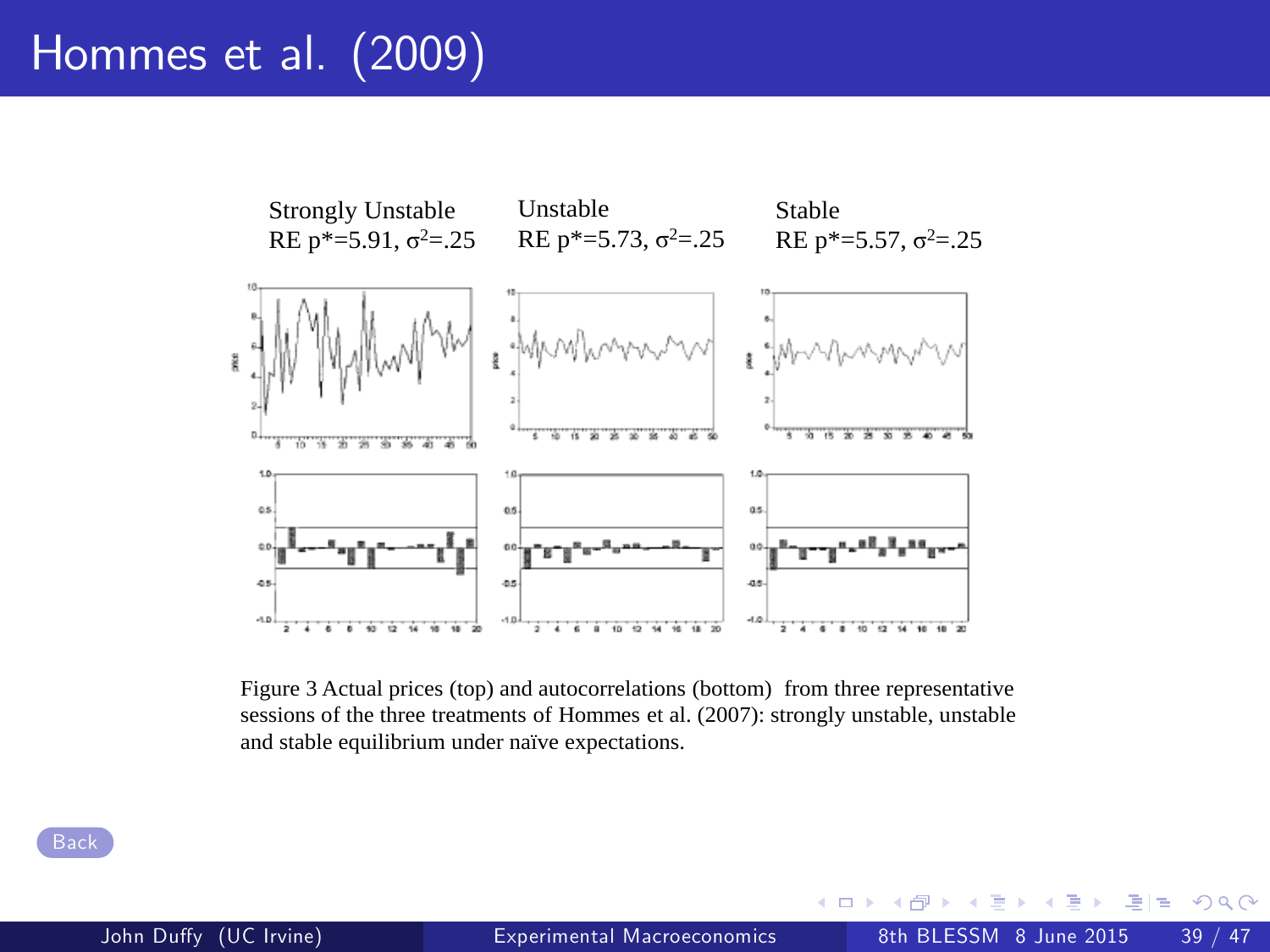# <span id="page-39-0"></span>Capra et al. (2009)



Figure 4 Asymptotic estimates of aggregate welfare (vertical axis) and capital (horizontal axis) for each session (square) of the four treatments of Capra et al. (2009). Line segments give 95% confidence regions. Poverty trap equilibrium is at the lower-left intersection of the two dashed lines, while the efficient equilibrium is at the upper-right intersection of the two dashed lines.

 $\Omega$ ÷

4 日下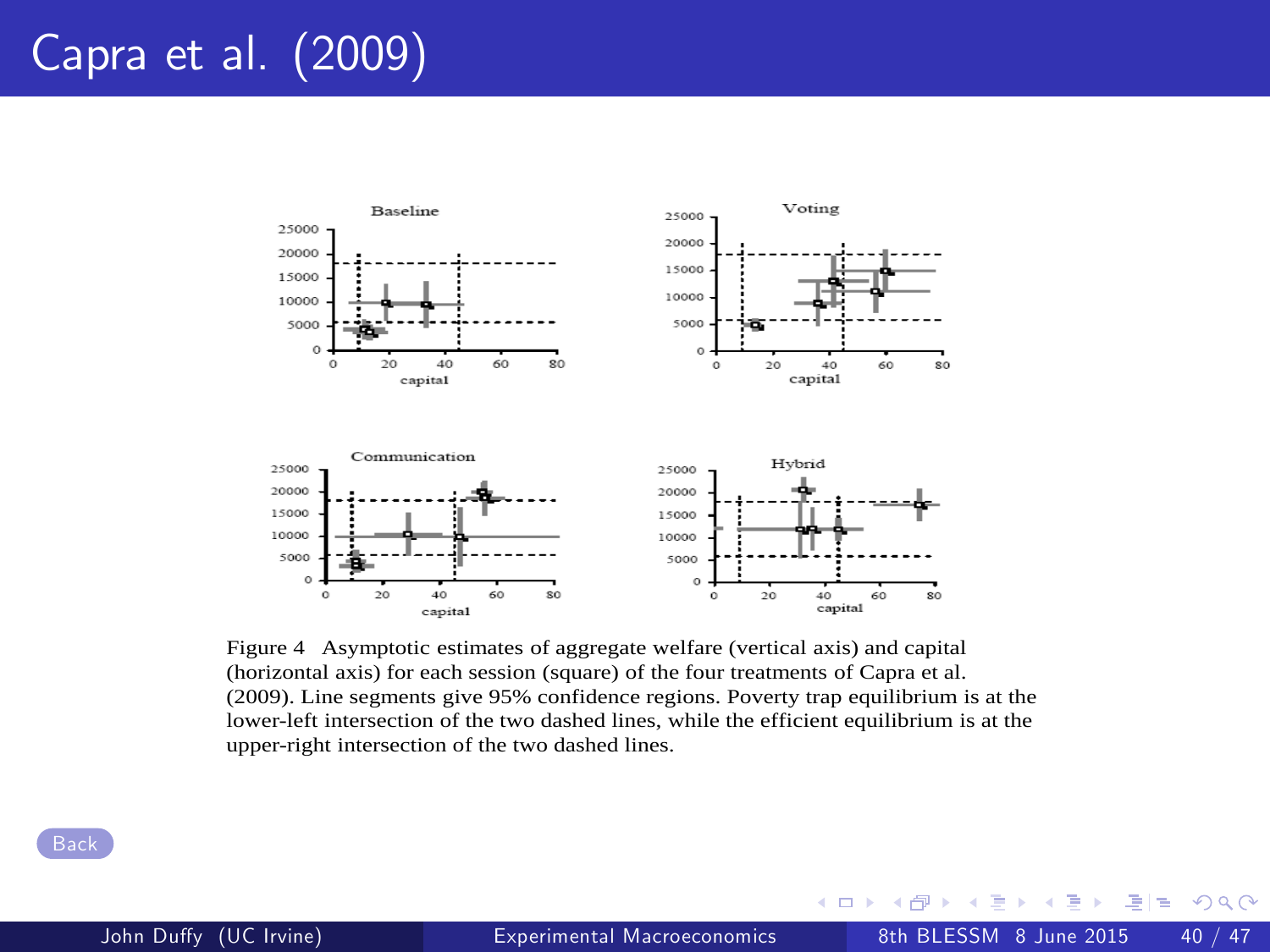#### <span id="page-40-0"></span>Duffy and Fisher (2005)



Figure 5: Induced High and Low Demand and Supply in Duffy and Fisher (2005). Buyers: B1--B5, Sellers: S1--S5. Market clearing prices with high demand and supply are [190,210] Market clearing prices with low demand and supply are [90,110]. The equilibrium quantity is always 6 units bought and sold.

 $\Omega$ 

4 D F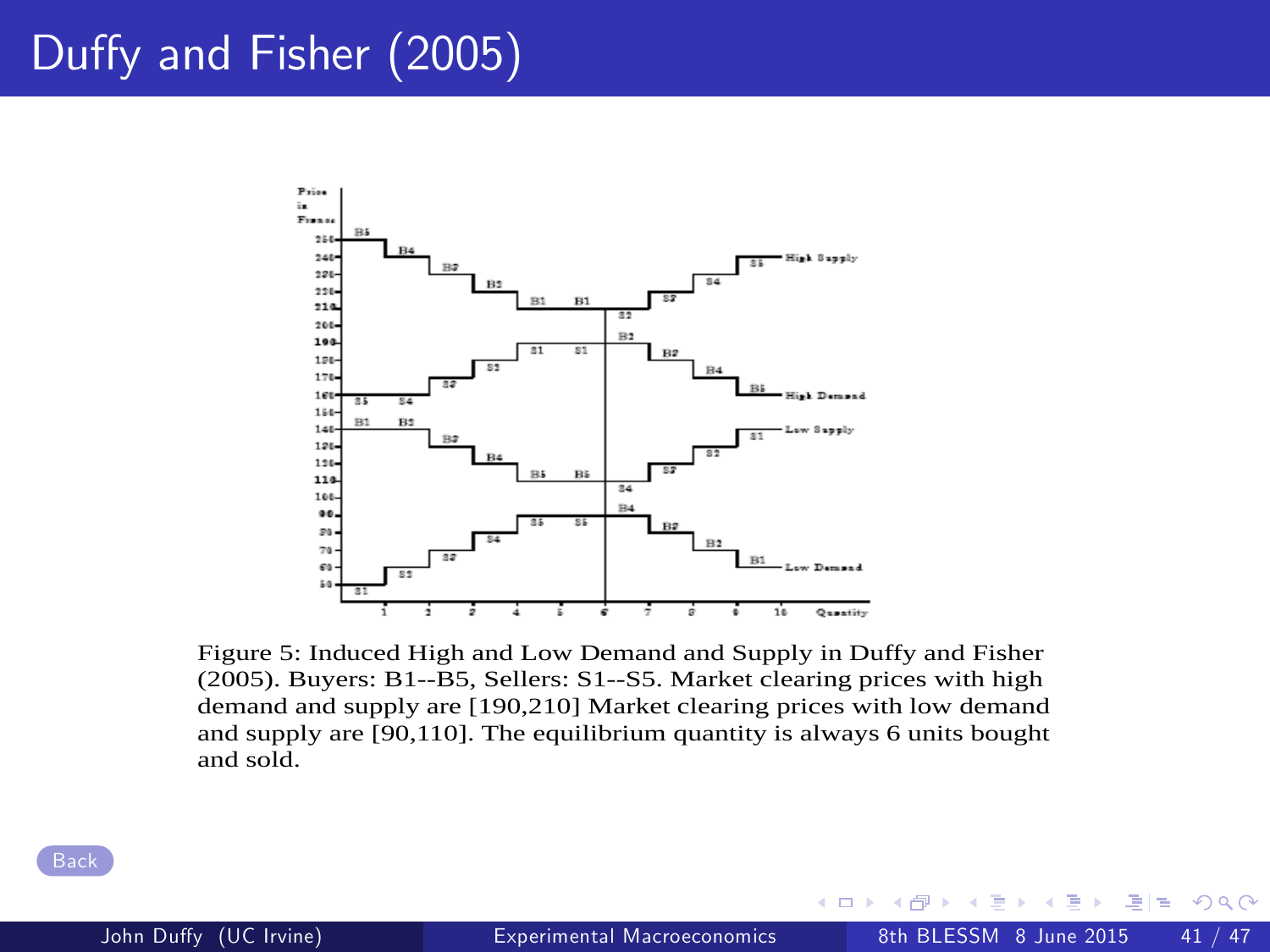# Duffy and Ochs (1999, 2002))

<span id="page-41-0"></span>

Figure 7: Predicted trading patterns in the fundamental (left) and speculative (right) equilibrium. In the fundamental equilibrium, Type 2 trades good 3 to Type 3 for the lowest storage cost good 1, and then trades good 1 to Type 1 for good 2. In the speculative equilibrium, an additional trade is predicted: Type 1s agree to trade good 2 to Type 2 for the more costly to store good 3, and then trade good 3 to Type 3 for good 1. Goods 3 and 1 serve as media of exchange, though 3 is more costly.

4 D F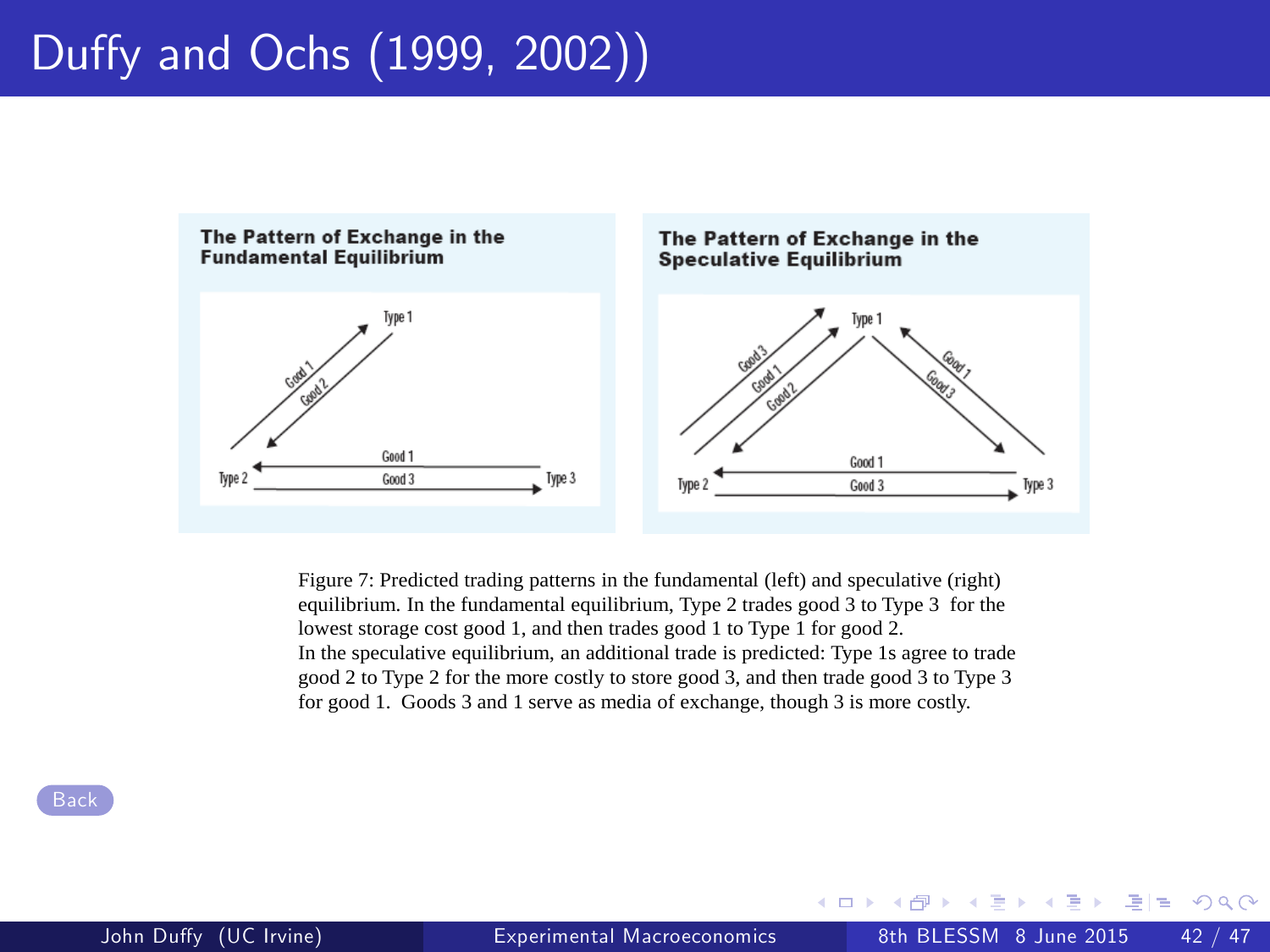<span id="page-42-0"></span>

Figure 8: Path of Average Prices in the Four Treatments of Fehr and Tyran (2001). The nominal shock occurs in period 0.

÷

**← ロ ▶ → イ 同** 

 $\sim$  $\mathcal{A}$  . 重目 のへぐ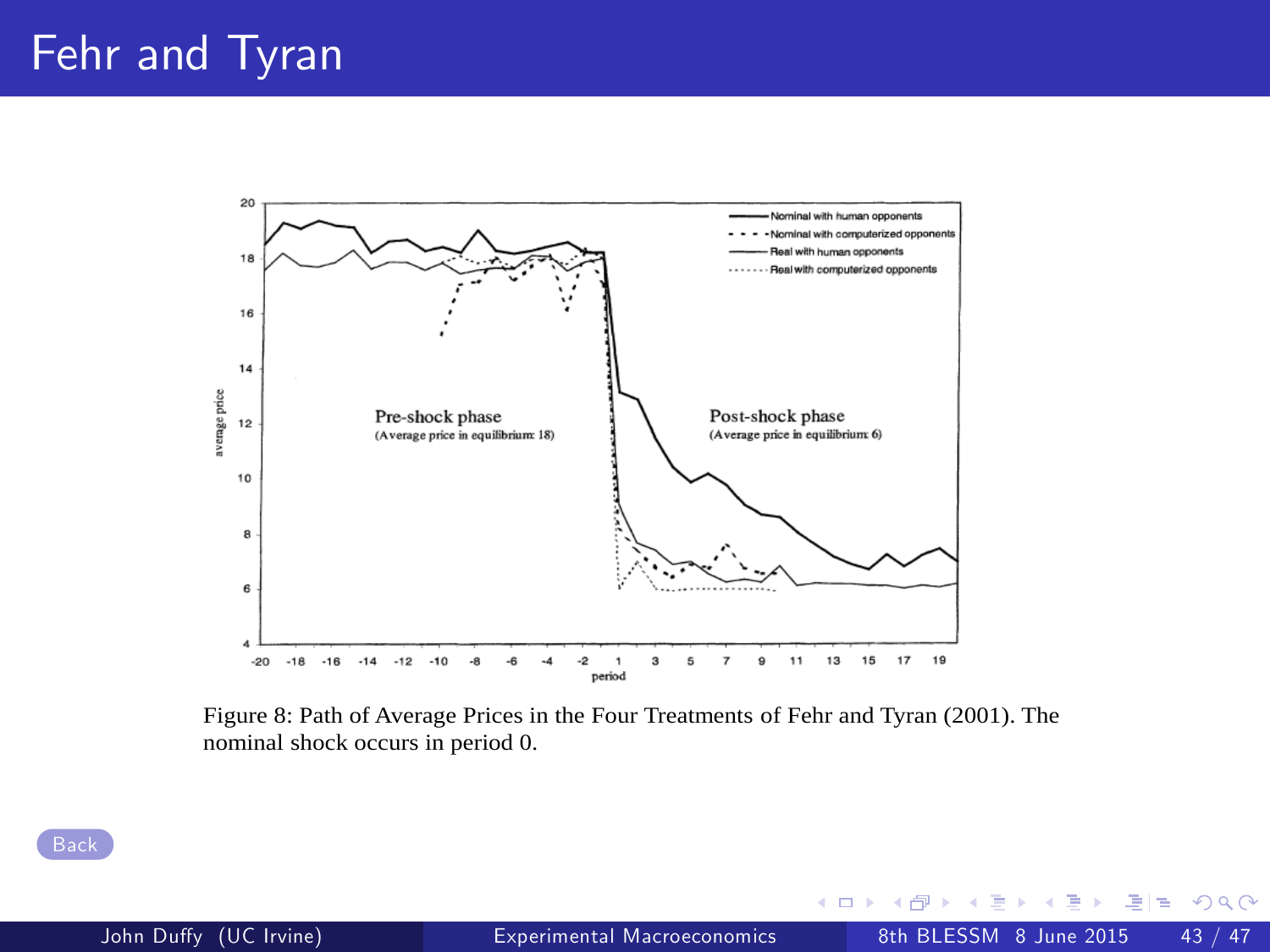<span id="page-43-0"></span>

Figure 9: Average Observed Effort as a Function of Wages from Fehr et al. (1993)

4 D F

 $\Omega$ 

÷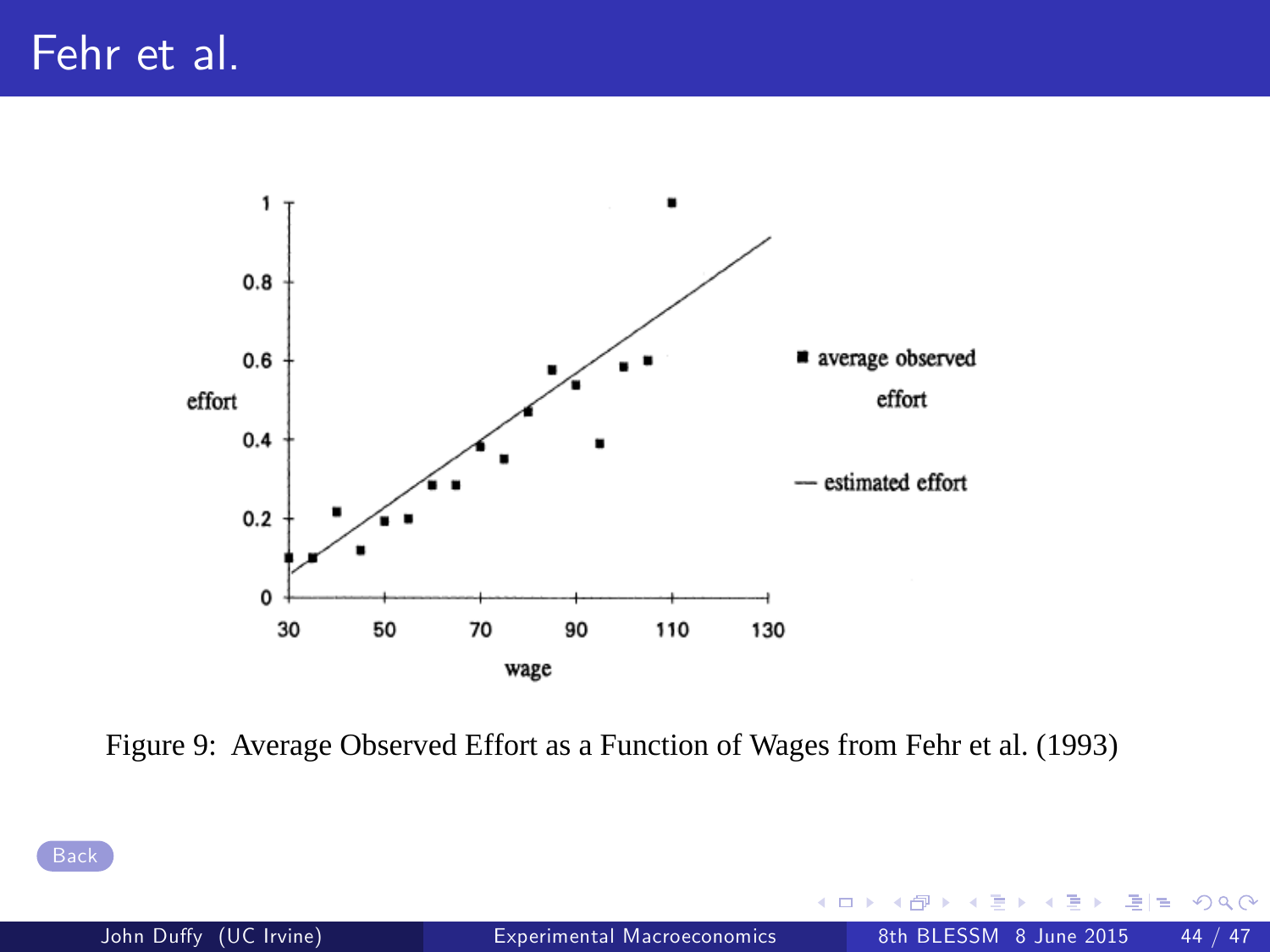<span id="page-44-0"></span>

Figure 11: Circular Flow Model Illustrating the Experimental Environment of Lian and Plott (1998). (Source: Lian and Plott 1998-Figure 1)

**[Back](#page-26-0)** 

**← ロ ▶ → イ 同** 

 $\sim$ 

 $F|E$   $\Omega$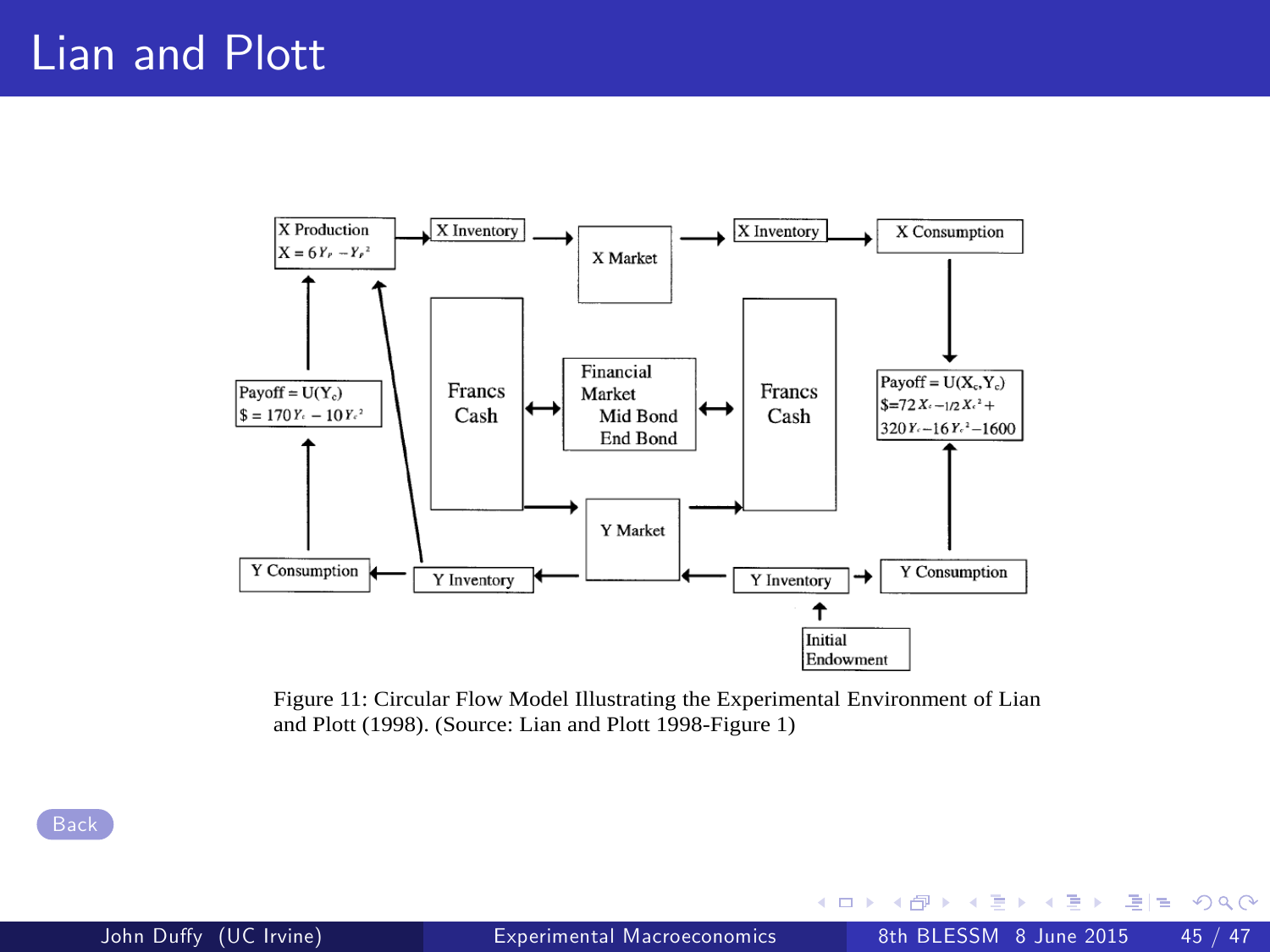## <span id="page-45-0"></span>Cadsby and Frank





Figure 12: The temporal path of individual and average bequests  $S_i^B$ , in Cadsby and Frank's experiment #3. Source: Cadsby and Frank (1991, Figure 3).

4 0 8

 $Q \cap$ 

÷  $\widehat{\phantom{a}}$